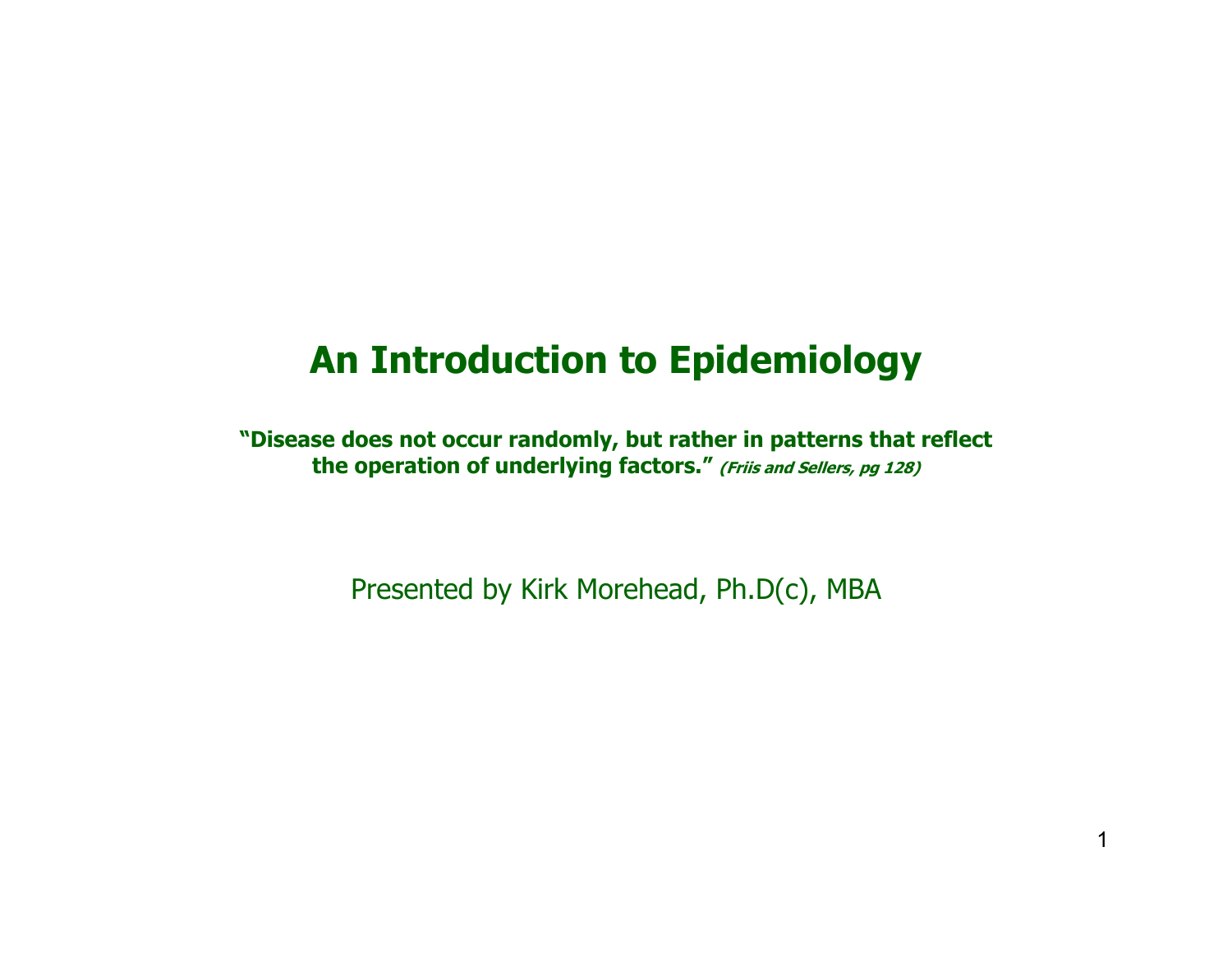## **Today's Objectives**

Gain an understanding of basic epidemiologic concepts including:

- $\bullet$ The historical foundations of epidemiology
- $\bullet$ The changes in human morbidity and mortality over time and how that impacted on the discipline
- $\bullet$ Methods of epidemiological research including study design
- $\bullet$ Use of 2 X 2 tables to calculate risk and in measuring screening test accuracy
- $\bullet$ Understand the terms Reliability and Validity
- $\bullet$ Establish a causal relationship and argue your position
- $\bullet$ Establish a vision for your future career in the discipline and the demands society will be placing on the profession.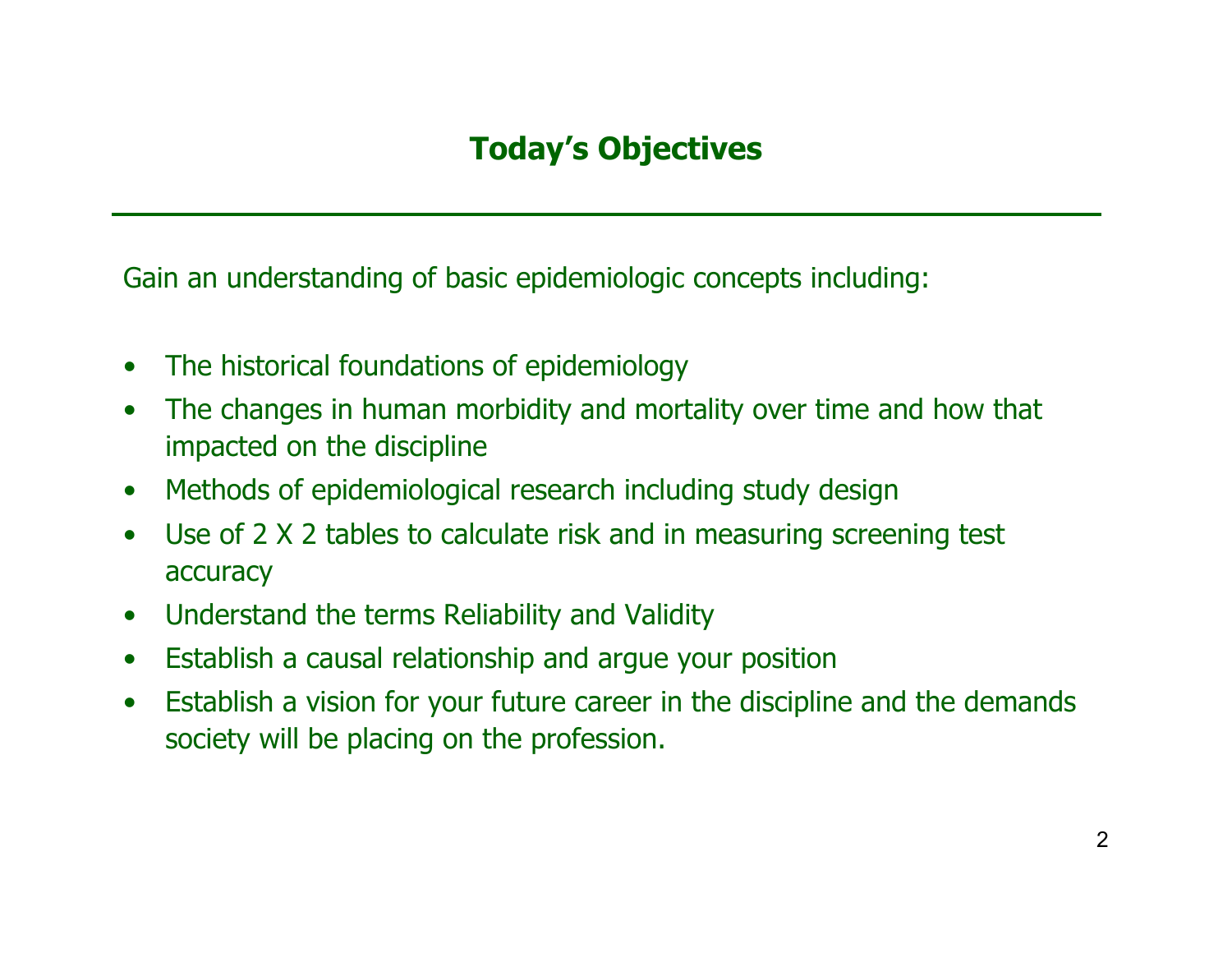#### **The Lecture Outline**

- 1. Epidemiology Defined
- 2. Historical Considerations
- 3. Descriptive and Analytic Epidemiology
- 4. Measurement of Morbidity and Mortality
- 5. Screening and Prevention
- 6. Study Designs and Measures of Association
- 7. Causal Relationships and Measuring Evidence
- 8. What Does the Future Hold?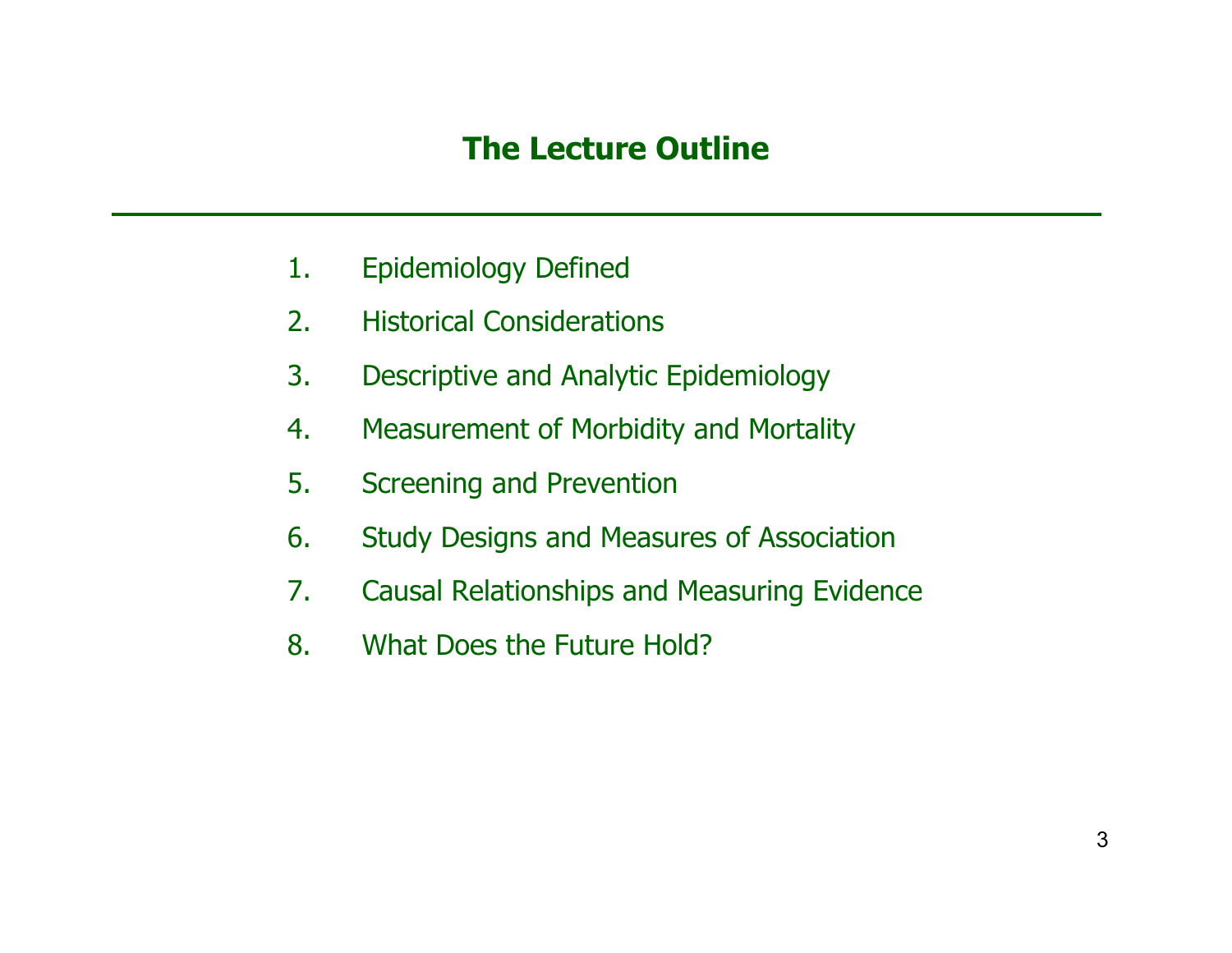## **1. Epidemiology Defined**

- $\bullet$ The classical definition of Greek origin
	- Epi upon
	- Domos the people
	- Ology the study of
	- "the study of epidemics"
- $\bullet$ Seven Uses of Epidemiology
	- To study the history of the health of the population
	- To diagnose the health of the community
	- To study the working of health services
	- To estimate from the group experience what are individual risks
	- To identify syndromes
	- To complete the clinical picture of chronic disease
	- To search for causes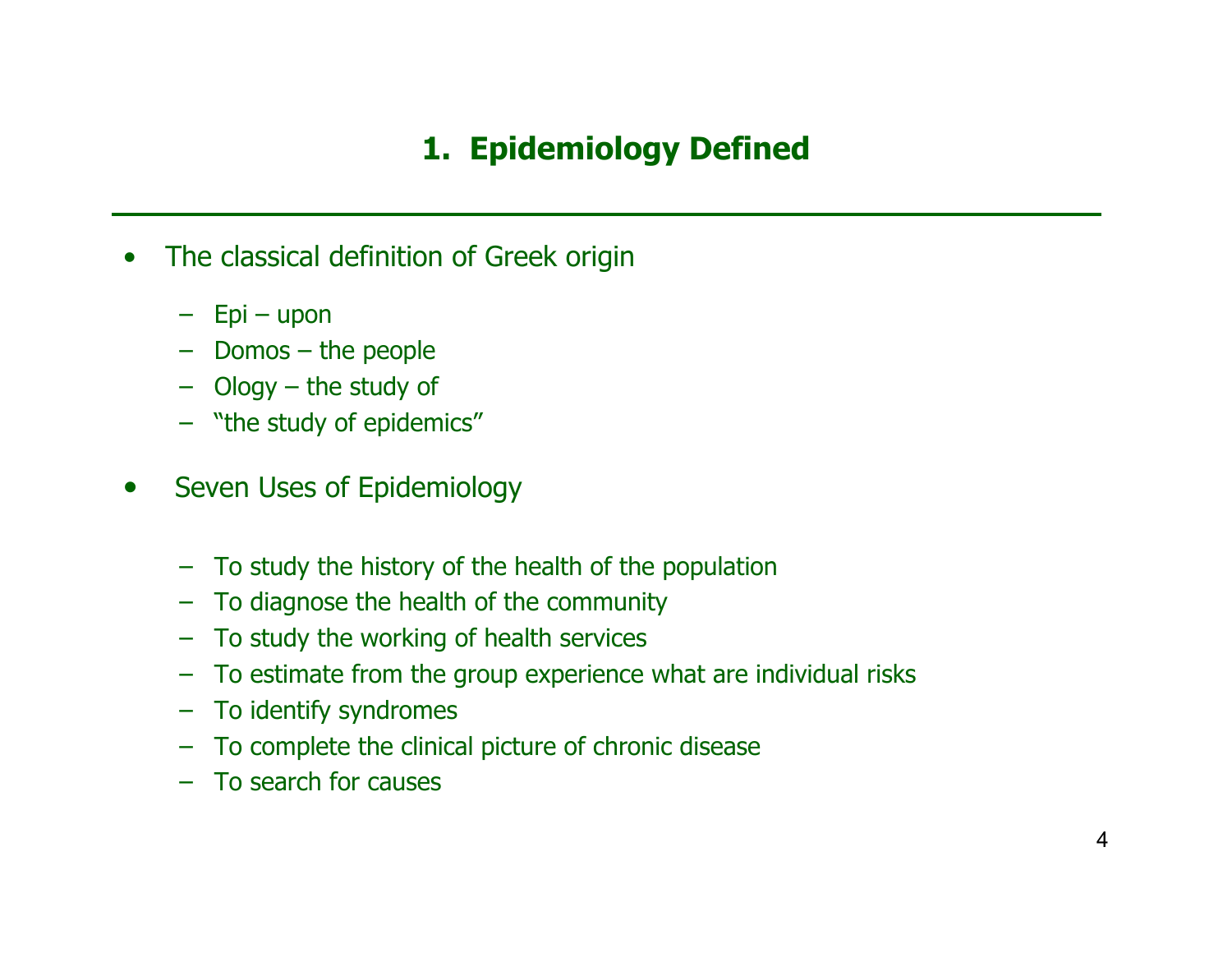## **Epidemiology and Medicine – What are the differences?**

- $\bullet$ Epidemiology – looks at the population
- $\bullet$ Medicine – looks at the individual

However, the disciplines are becoming more linked:

- $\bullet$ Epidemiology is becoming more "medicalized"
- $\bullet$ While medicine is increasingly looking to epidemiologic principles of study design and population based focus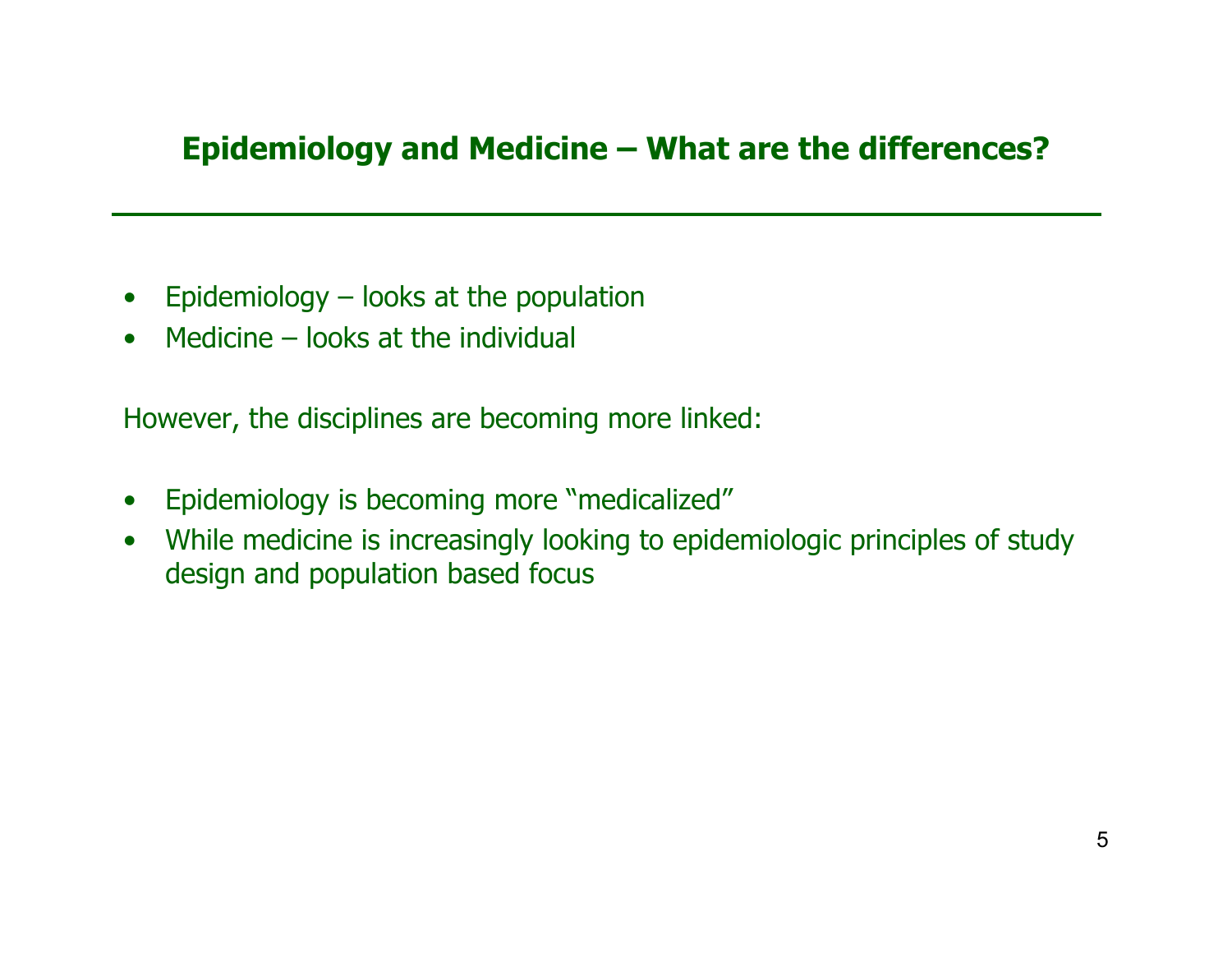## **2. Historical Considerations**

For the period prior to the industrial revolution (400BC – 1600):

•Hippocrates began the conversation to dispel demons as the cause of disease and injury.

During the age of enlightenment and the industrial revolution several individuals began to define the discipline:

- $\bullet$ John Graunt – began to count (births, deaths, men, women), designed the first life table (pct of residents surviving at a certain age.)
- •John Snow – the father of epidemiology – proposed the Waterborne Theory to postulate why people were getting sick from a specific well in central London.

Snow's methods represent the modern foundation of epidemiological study

- •Compared cholera rates by neighborhood – ecological studies
- $\bullet$ Compared disease rates in exposed and unexposed persons (people who drew water from the Broad Street pump) – cohort studies
- •Compared water source in infected and uninfected persons – case/control studies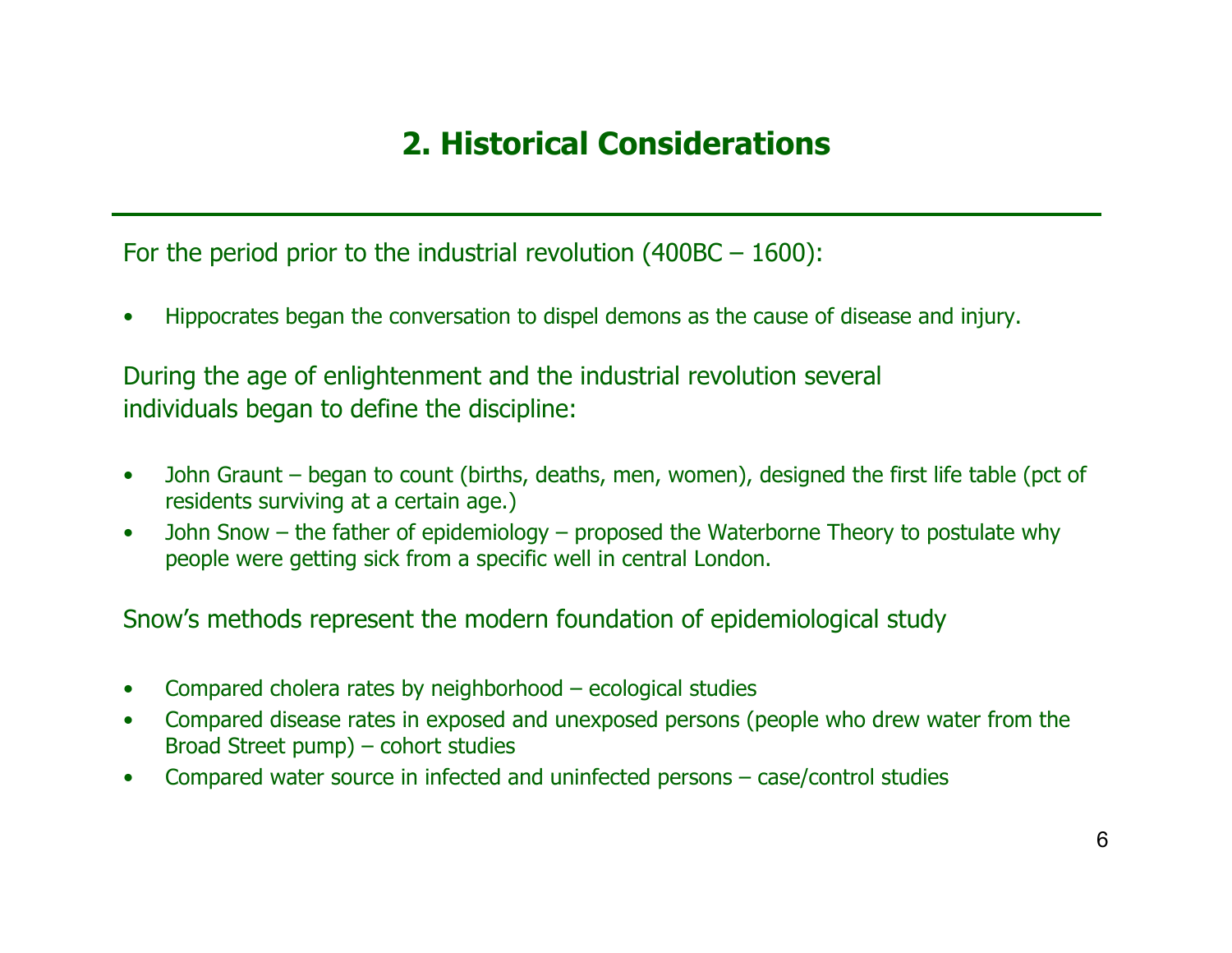## **2. The transition of Epidemiology and the 20th Century**

Many of the health departments founded in the United States in the 1700s were formed to respond to cholera outbreaks.

The 20<sup>th</sup> century brought a refocus of causes of mortality from acute and contagious to chronic and life style related morbidity.

- $\bullet$ In 1900 people died from Tuberculosis, influenza, diarrhea and cholera.
- $\bullet$ In 1990 people succumb to heart failure, COPD, malignancies and stroke.

What caused the transition – Public Health initiatives

- Antibiotics – Probiotics
- Birth Control
- $\bullet$ Prenatal and Neonatal care
- Improved nutrition – especially newborn nutrition
- **Sanitation**
- $\bullet$ An improved standard of living

(adapted from<sub>F</sub> riis and Sellers, pg 47-48.)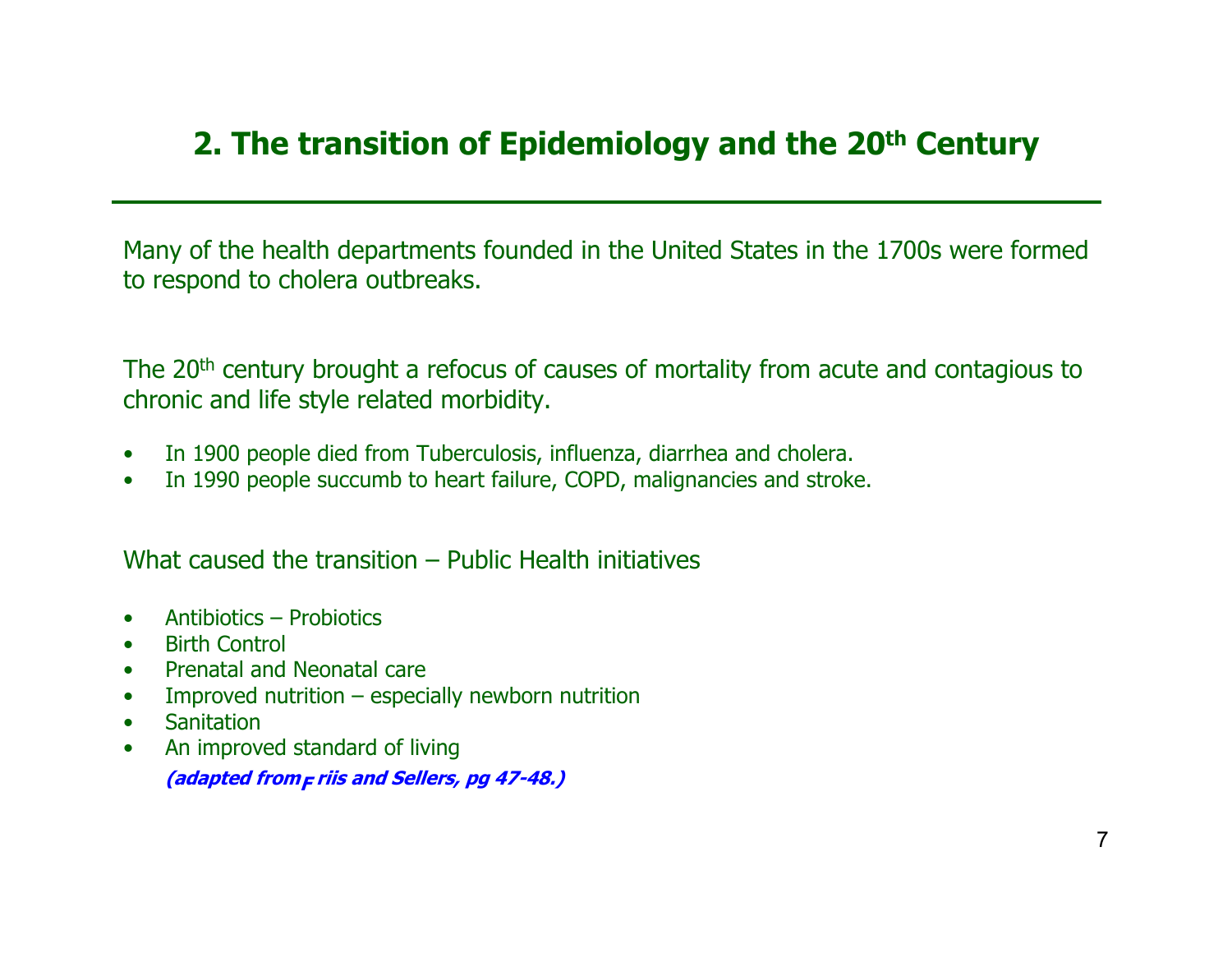#### **3. Descriptive and Analytical Concepts**

#### Descriptive: Who, what, when and where of the health event

- Who – age, gender, sociodemographics, occupation
- What  $-$  disease, injury, death
- $\bullet$ When – time, seasonality, secular trends
- $\bullet$ Where – place, neighborhood, city, county, census tract
- $\bullet$ Distribution – frequency of the event and pattern of the frequency

#### Analytical – determinants of disease:

- $\bullet$ Understand factors that influence the occurrence of health related event
- $\bullet$ Understand the "how" and "why" aspects of the event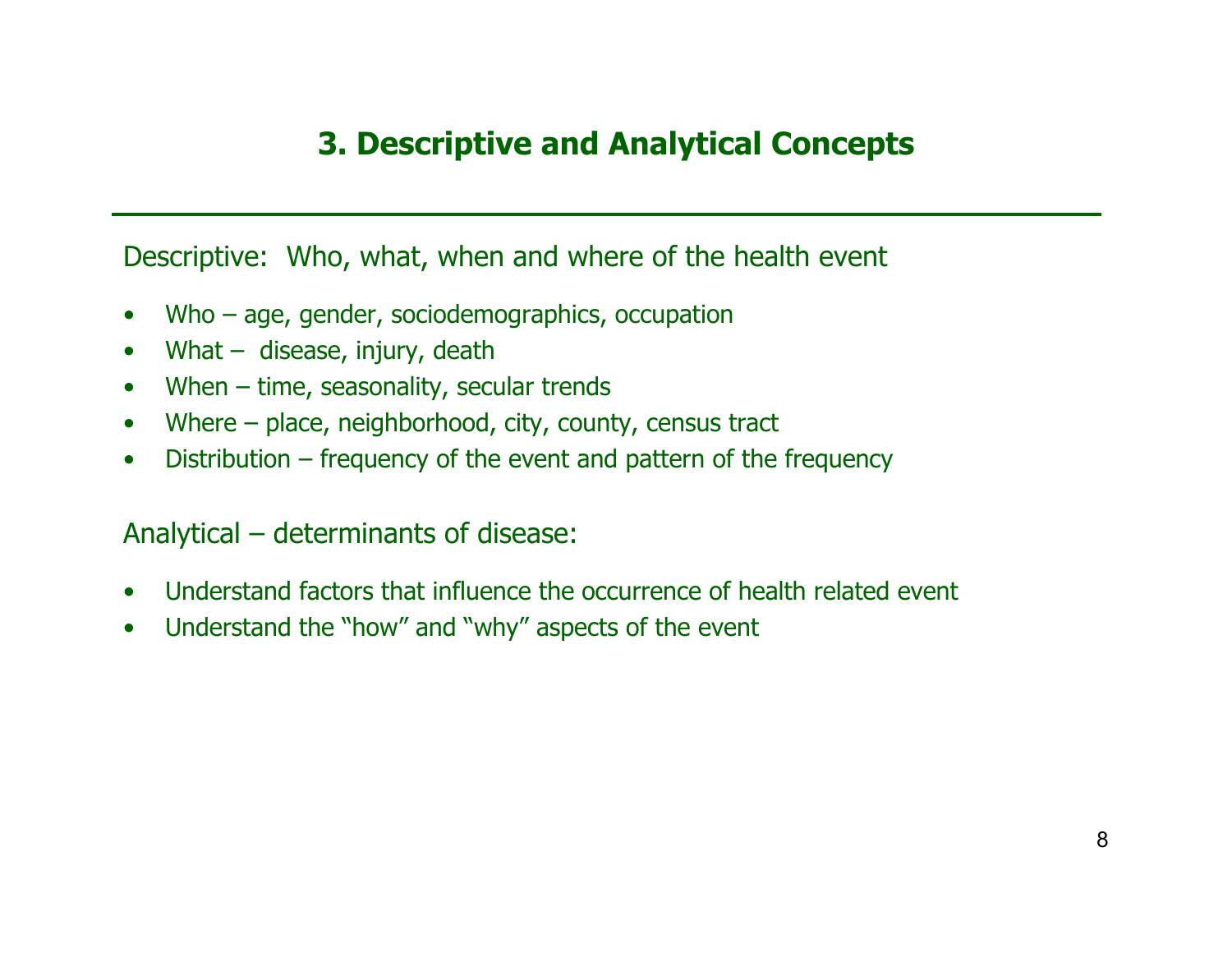#### **3. Descriptive and Analytical Concepts**

What guides the epidemiologist to formulate a hypothesis, e.g. the salmonella contamination originated from fecal contamination?

Mill's Canons of inductive reasoning:

- 1.The method of difference: all the factors in two or more places are the same except for a single factor.
- 2.The method of agreement: a single factor is common to a variety of different settings.
- 3.The method of concomitant variation: the frequency of a disease varies according to the potency of a factor and the linked association suggest that the factor is the causative agent for the disease.
- 4.The method of residues: subtracting causal factors to determine which individual factor or set makes the greatest impact on a dependent variable.

**Adapted from Friis and Sellers, pg 130 – 131.**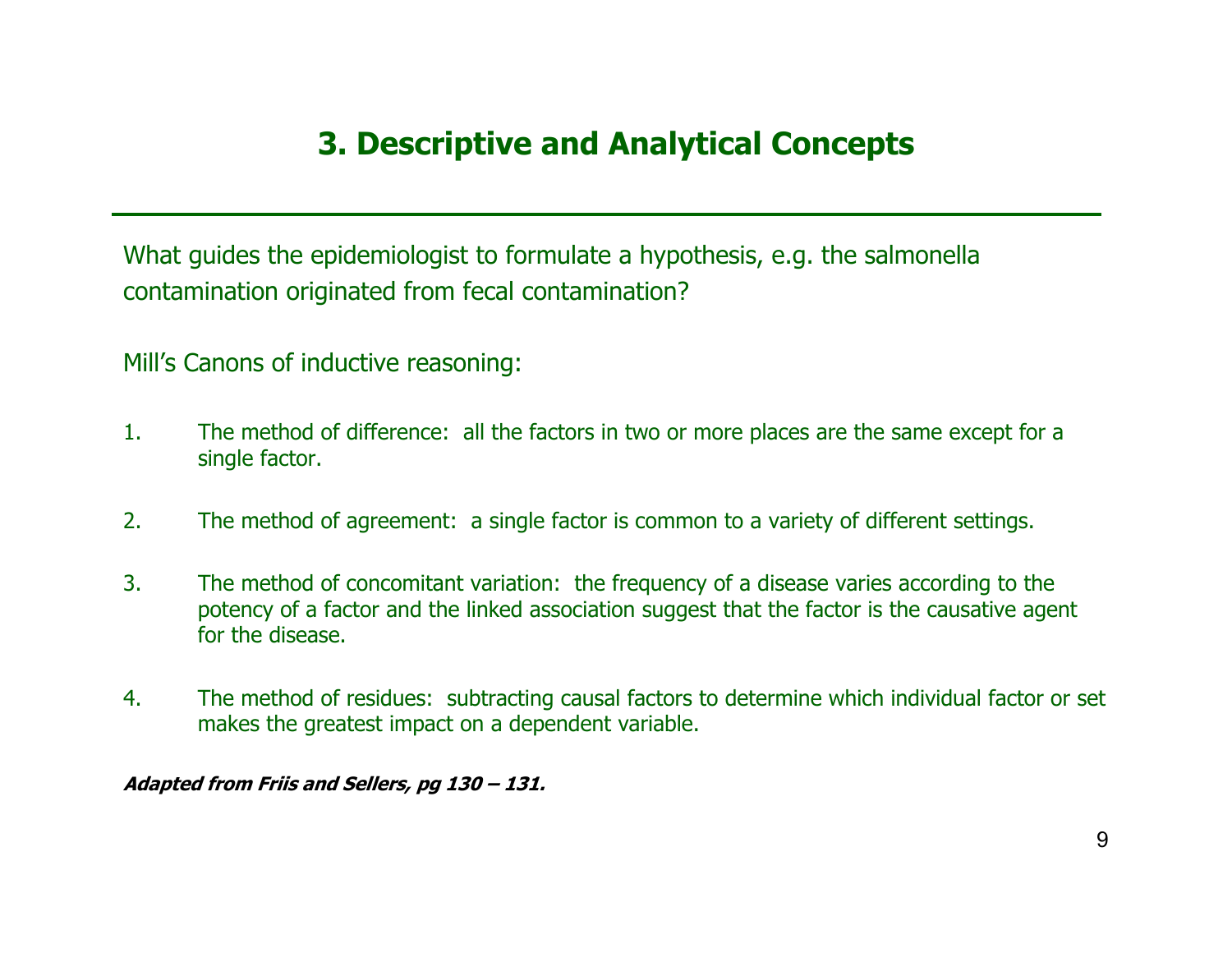### **4. Measures of Morbidity and Mortality**

#### **Objectives**

- $\bullet$ Examine host – disease relationships and disease transmission modes
- $\bullet$ Systematically investigate an epidemic outbreak
- $\bullet$ Define and differentiate incidence and prevalence
- $\bullet$ Measure key indices of morbidity and mortality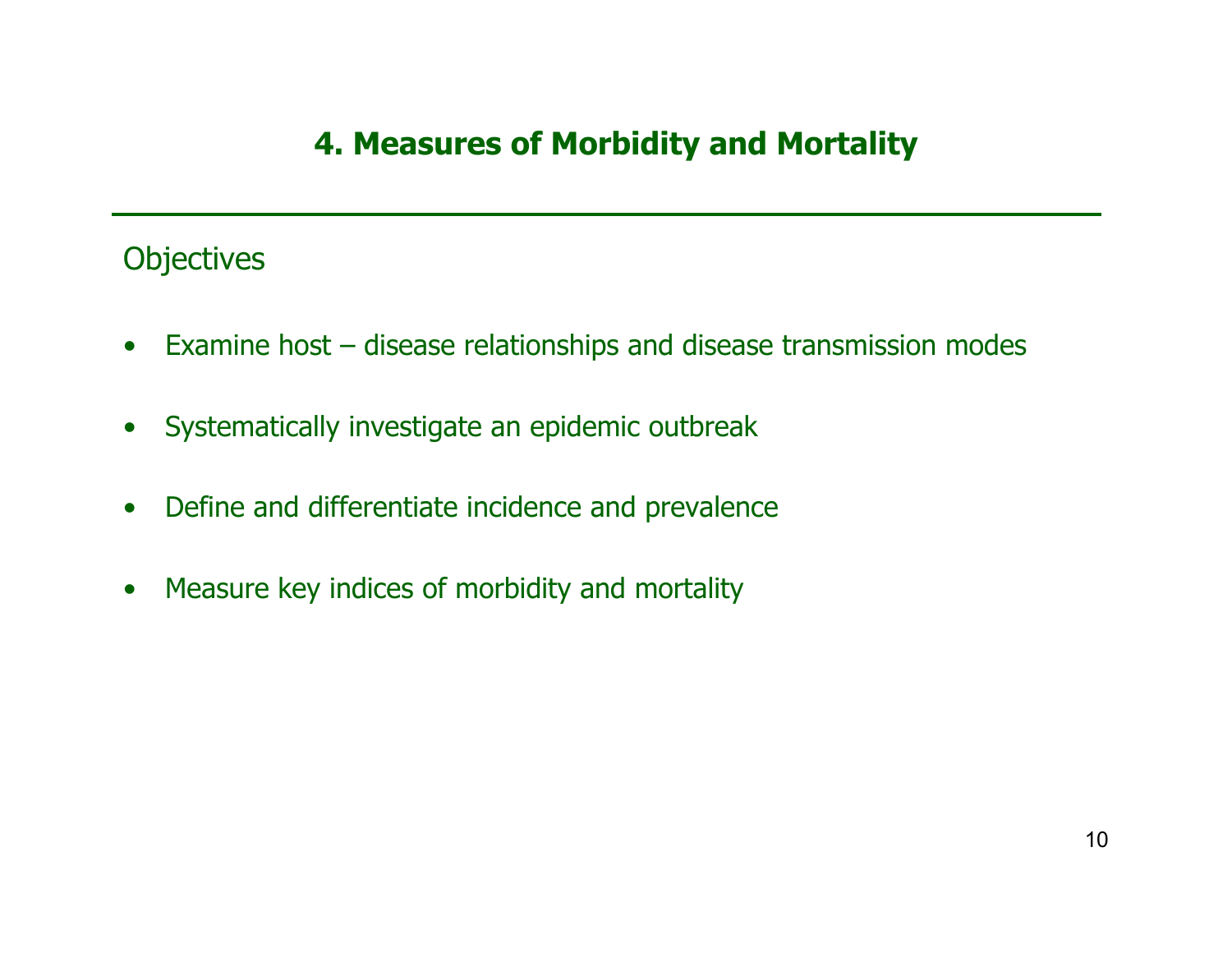#### **Epidemiologic Triad of Disease – malaria**

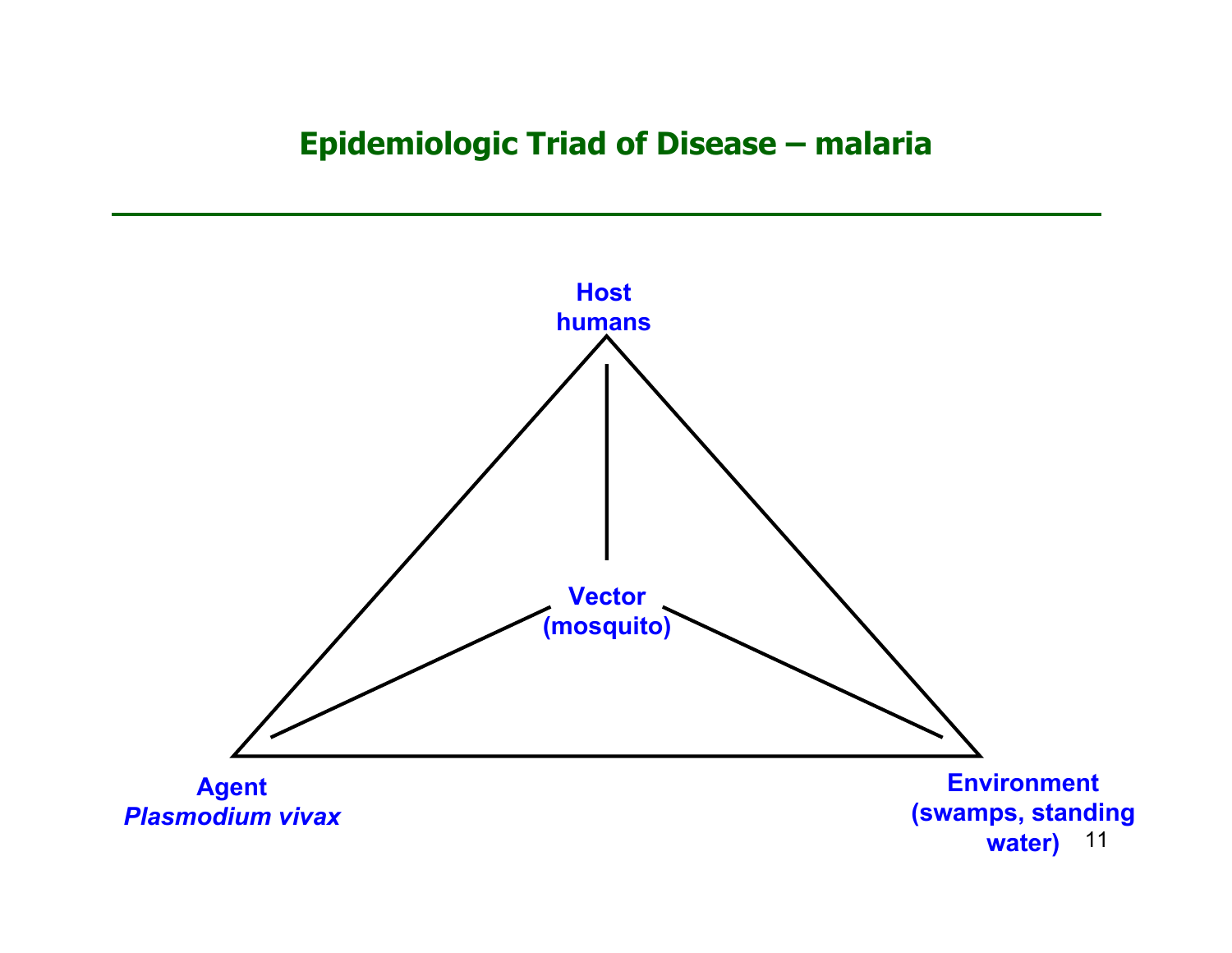#### **Public Health Surveillance**

#### **Applications**

- $\bullet$ Estimate the magnitude of the problem
- $\bullet$ Determine the geographic distribution of illness
- $\bullet$ Portray the nature history of disease
- $\bullet$ Detect epidemics / define a problem
- $\bullet$ Generate hypothesis – stimulate research
- $\bullet$ Evaluate control measures
- $\bullet$ Monitor changes in infectious agents
- $\bullet$ Detect changes in health practice
- $\bullet$ Facilitate planning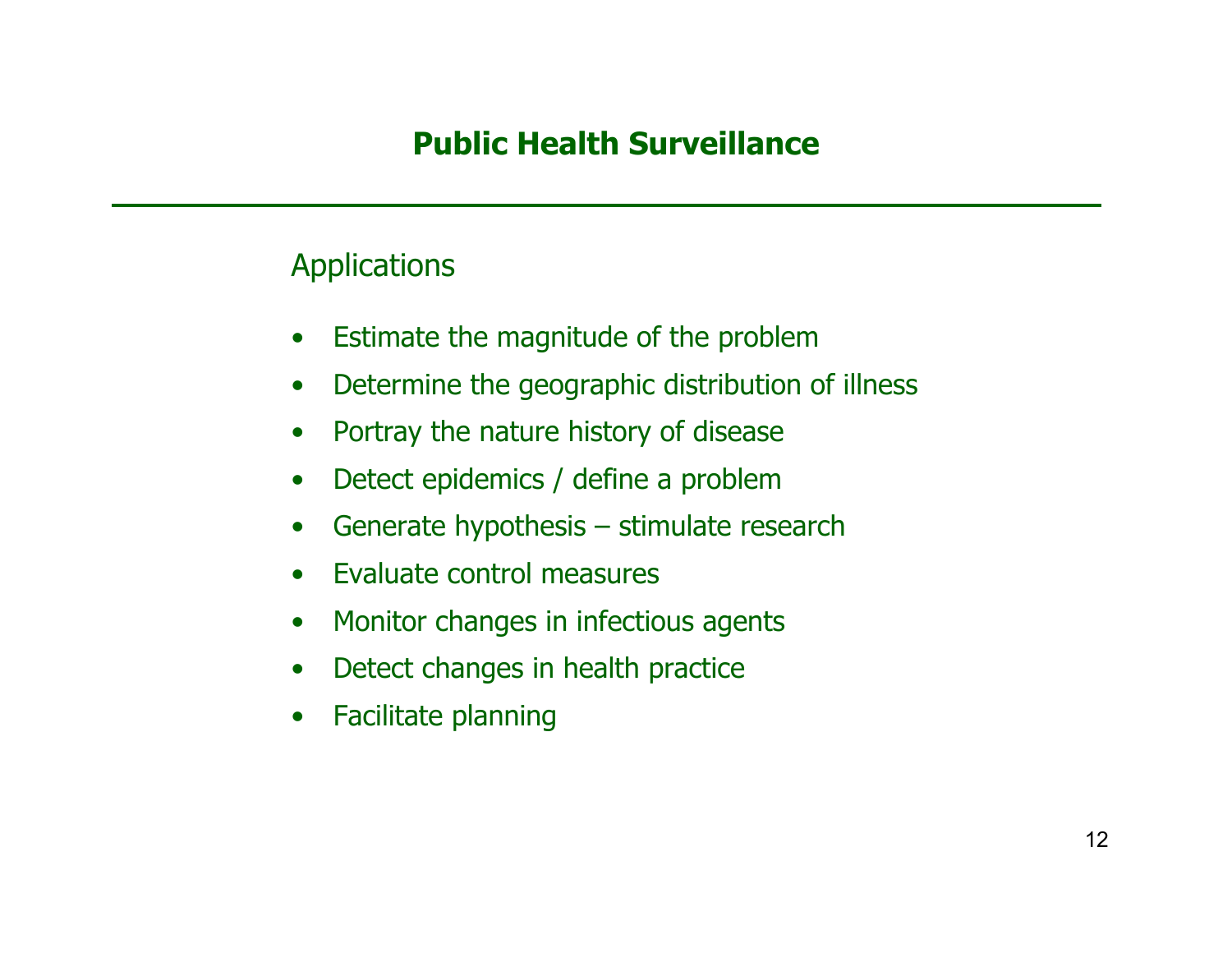#### **An outbreak investigation – the recent salmonella outbreaks**

- 1. Define the Epidemic/Outbreak
	- Numerator (cases)
		- What is the disease
		- Serological characteristics
		- Known causes
	- Denominator (population at risk)
	- Calculate incubation period
	- Calculate attack rates
- 2. Examine distribution
	- –Time
	- place
- 3. Identify relevant variables or their combination
- 4. Develop hypothesis
- 5. Test hypothesis
- 6. Recommend control measures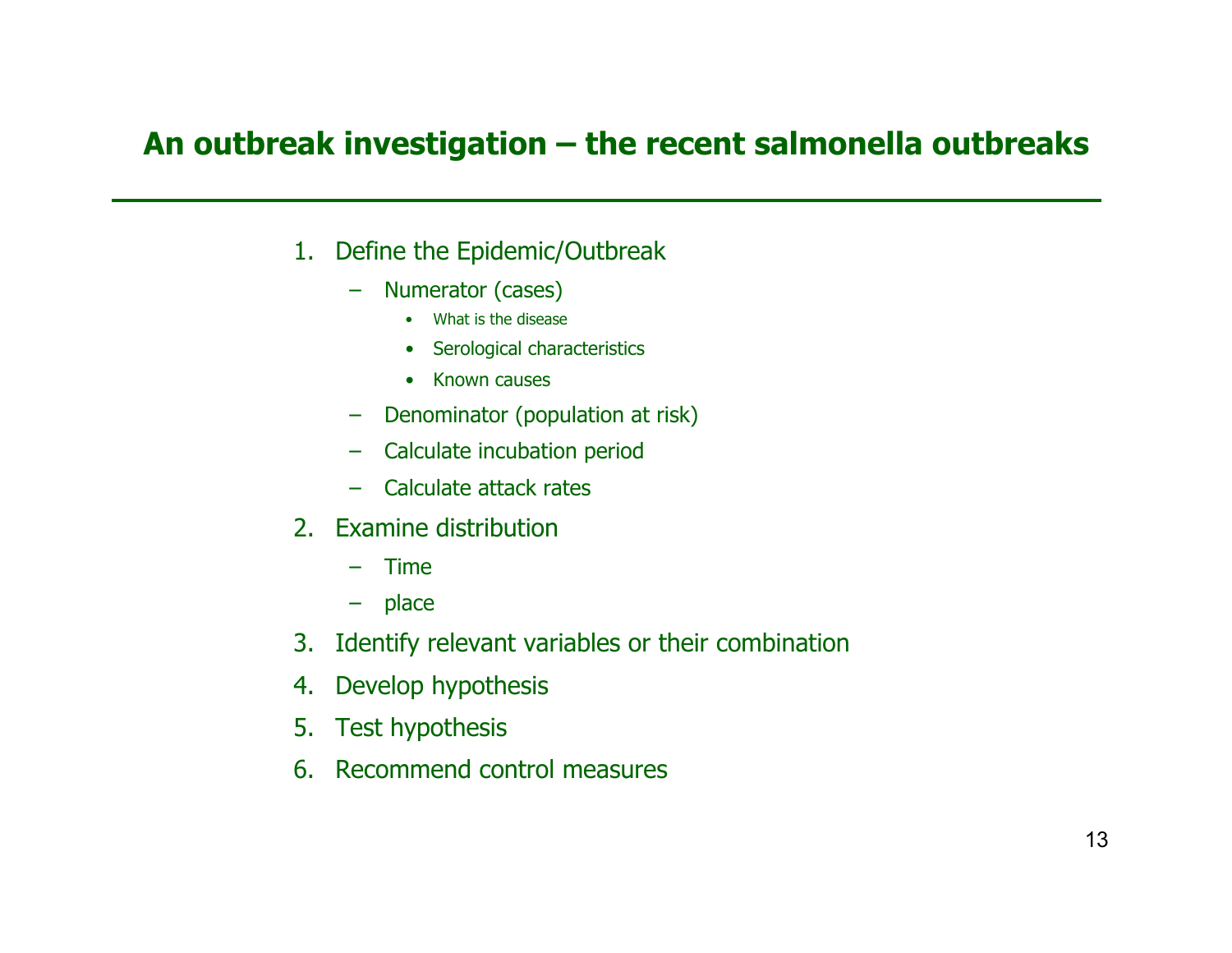#### **Definition of key terms**

#### **Attack Rate =**

exposed persons who ate spinach and got sick

exposed persons who ate spinach and did not get sick

#### **Incidence Rate** =

# of **new** cases of disease occurring during a specific period

# of persons at risk of developing the disease during that same period

#### **Prevalence Rate** =

# of cases of disease occurring during a specific period

# of persons in the population at that same period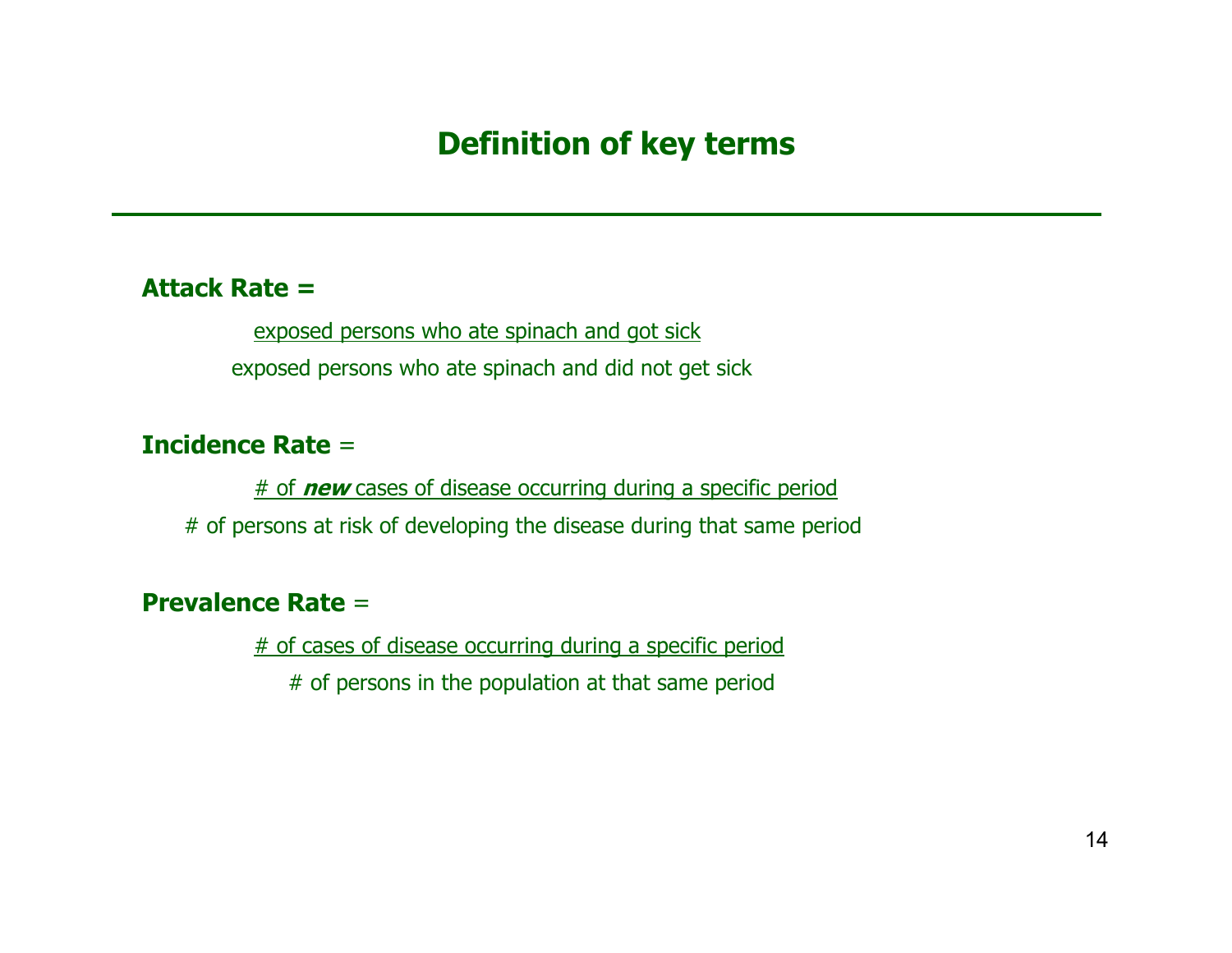#### **A Diagram to Illustrate Incidence and Prevalence**



**Prevalence = Incidence X Duration of Disease**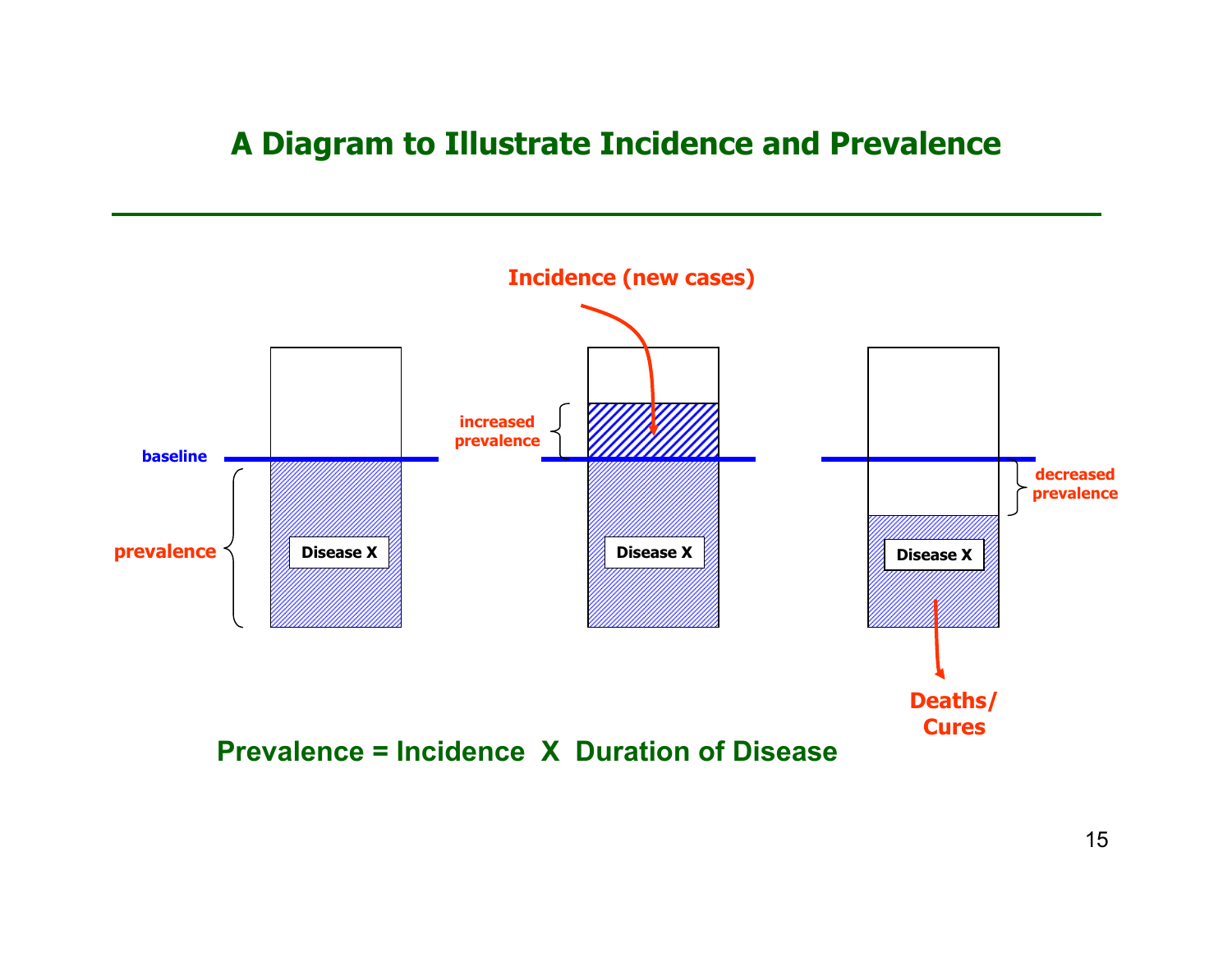## **Mortality**

Selected Mortality Indicators you may recognize:

- Crude death rate
- $\bullet$ Cause specific mortality rate
- $\bullet$ Infant mortality – typically a benchmark of the health of a country
- $\bullet$ Neonatal mortality – hospitals use this to compare their OB service
- $\bullet$ Case fatality rate

#### **Crude death Rate (annual mortality rate, all causes) =**

number of deaths X 1000

number of persons at mid year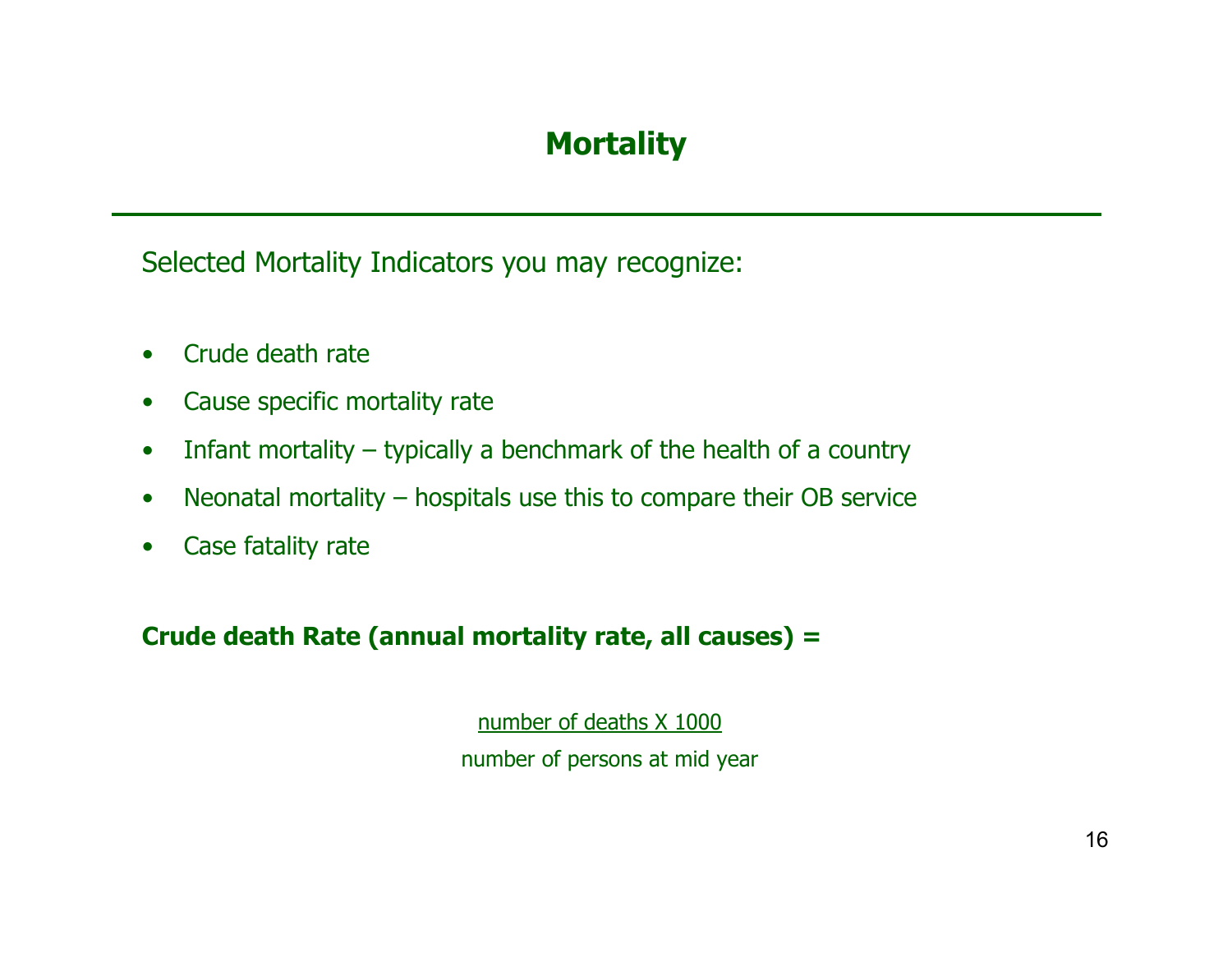#### **Where mortality meets morbidity**

**Case Fatality Rate =**  $#$  of deaths from a specific disease (mortality) # of persons with specific disease (morbidity)

An example: 600 people have skin cancer 9 of them die from the cancer Case fatality rate =  $(9/600)$  X 100% = 1.5%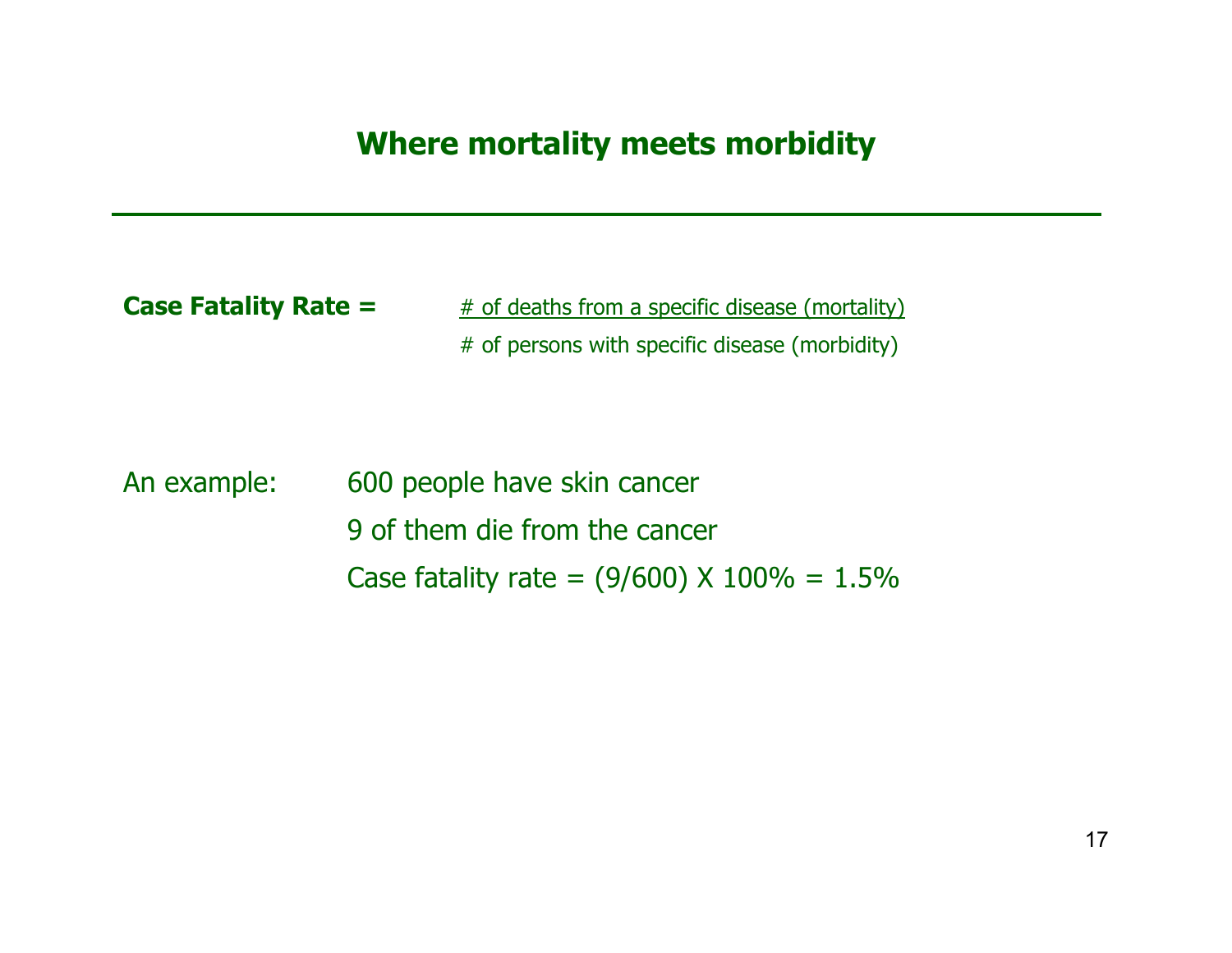

Are You At Risk? The best way to treat a heart attack is to prevent one!

> Early detection is essential and conventional methods are not enough.

# Check your<br>heart today!

Our comprehensive approach in our unique, in-house facility can spot trouble earlier. We offer our patients:

- · Non-invasive, detailed, advanced heart and body scans
- CT Angiography
- Calcium Score • Expanded blood testing for cholesterol levels and other risk factors
- · Complete cardiovascular exam with Dr. Antoine G. Younis\*

#### Schedule an appointment today 713-790-0400

Dr. Antoine G. Younis St. Luke's Medical Tower 6624 Fannin, Suite 2420 Houston, Texas 77030 Most insurances accepted.

(\*) Dr. Antoine G. Younis is a board certified Cardiologist and Interventional Cardiologist.

www.antoineyounismd.com

## **5. Screening and Prevention**

#### **Objectives**

- $\bullet$ Define screening and levels of prevention
- $\bullet$ Measure reliability
- •Measure validity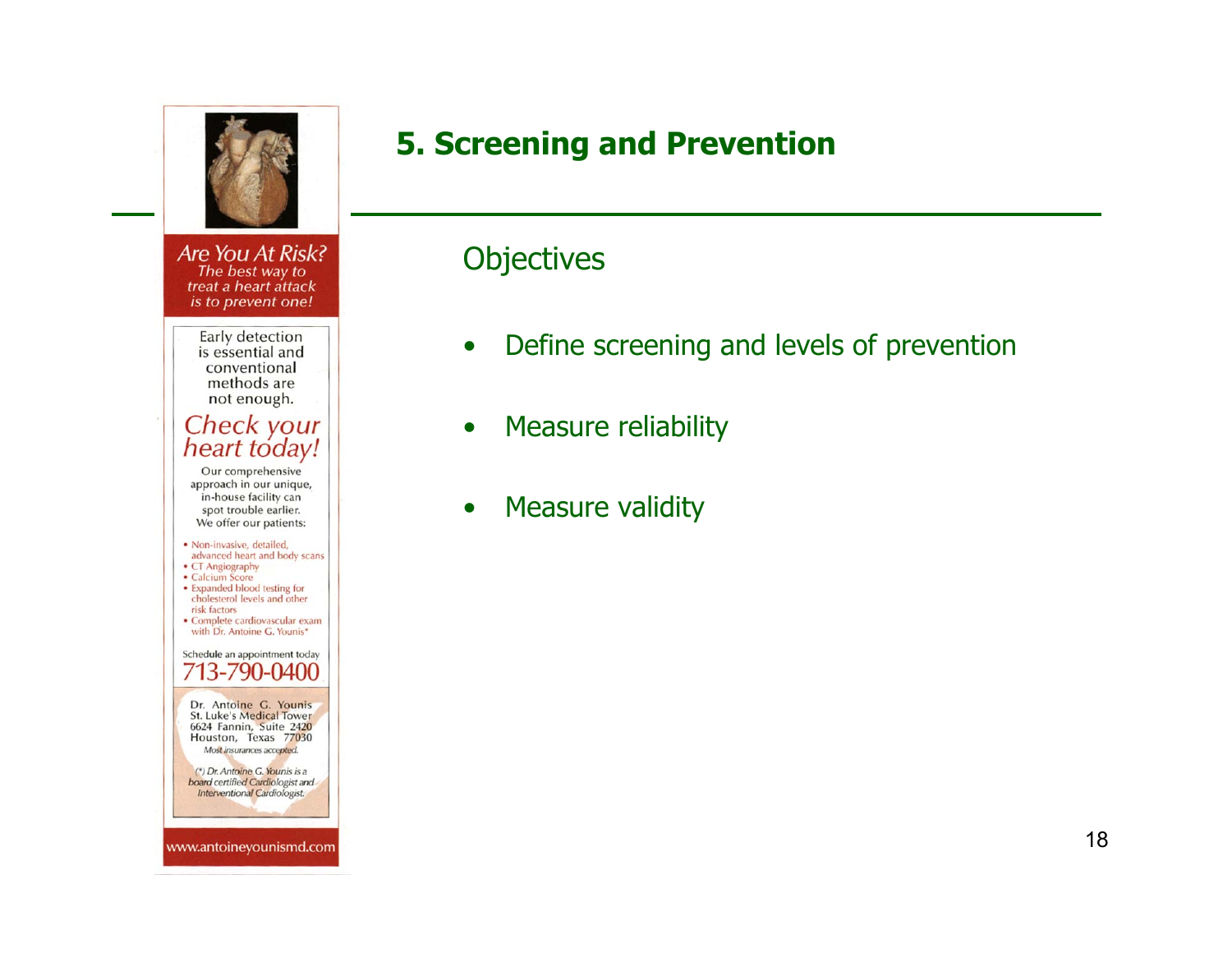#### **5. Screening and Prevention**

**Screening:** Process of classifying people as to whether they are likely to have a disease. "Primary prevention of disease is the best approach.

#### **Prevention**:Several levels of prevention to consider

- $\bullet$ Primary: Seeks to prevent new cases of a disease from developing in the population (examples include no smoking campaigns, sun blocks, prophylactics for STDs.)
- $\bullet$ Secondary: Seeks to reduce the number of existing cases of a disease (examples include cancer screenings – mammography, colonoscopy)
- •Tertiary: Seeks to limit the disability resulting from disease and improve functioning (examples include cardiac rehab, PT, OT)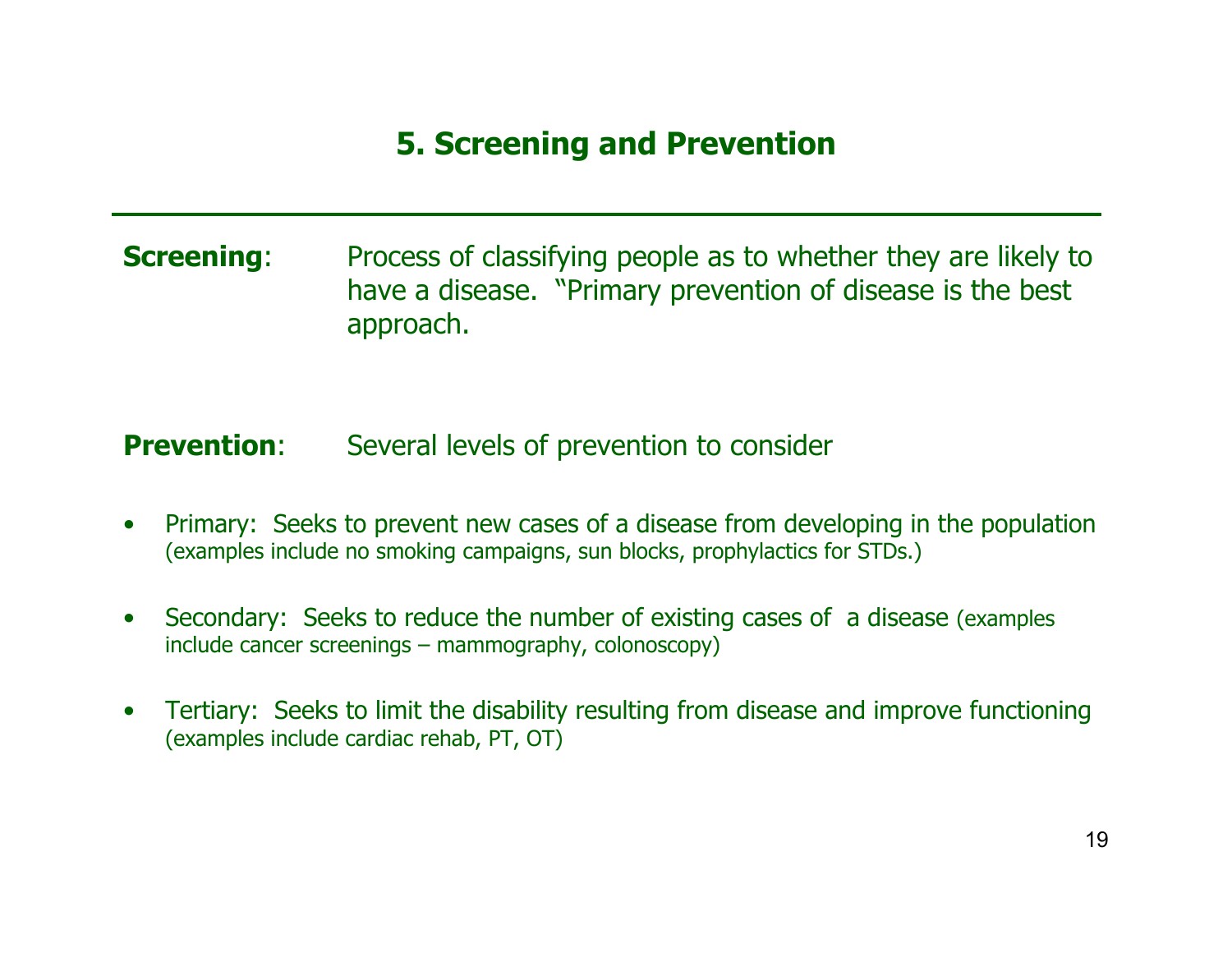#### **Levels of Prevention**



Adapted from Turnock, Public Health 3<sup>rd</sup> Ed. Pg94.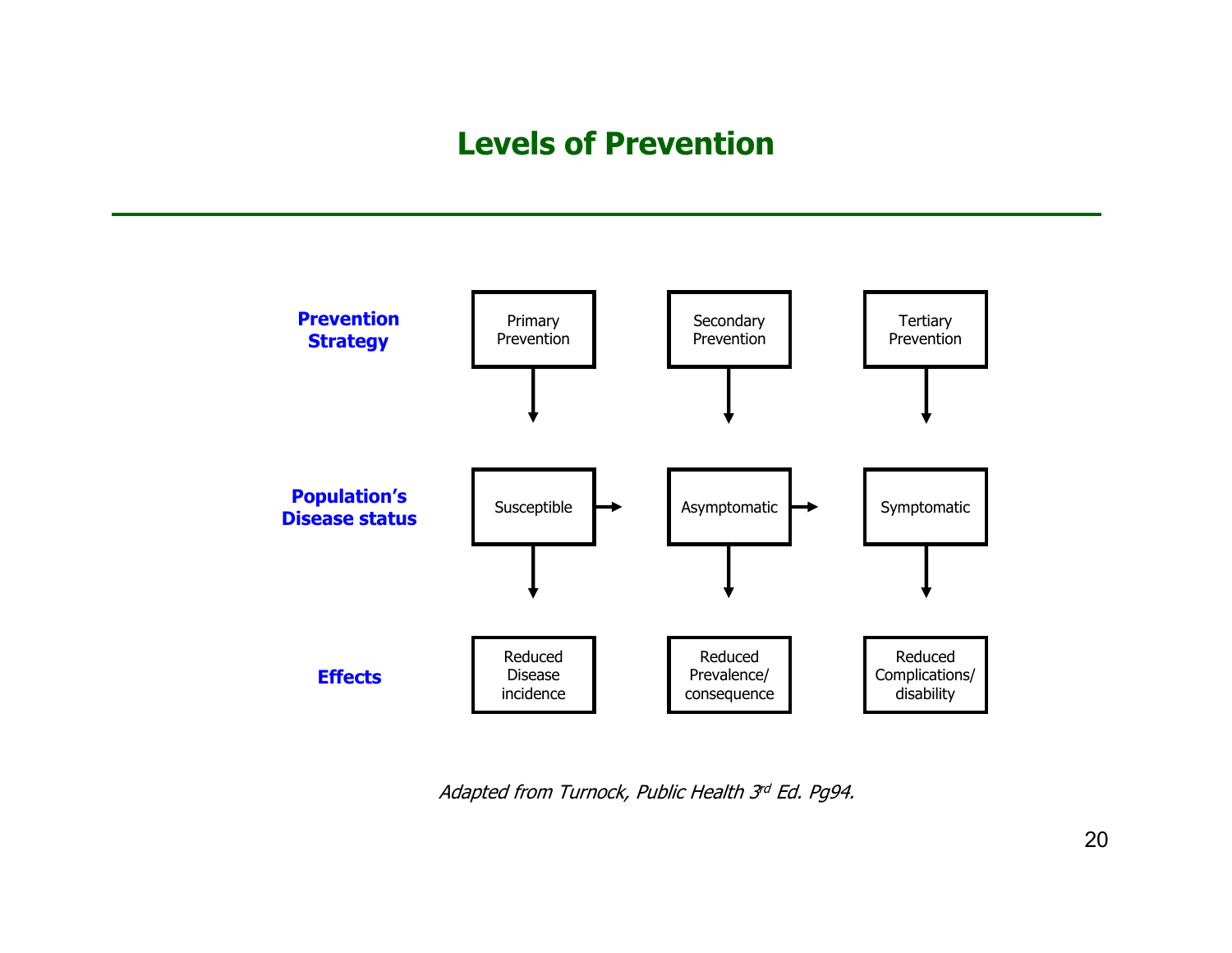## **5. Screening and Prevention**

Screening tests – when are they appropriate? (**BEFORE** symptoms develop)

- $\bullet$ The disease is an important cause of morbidity and mortality
- $\bullet$ Treatment is available
- $\bullet$ The impact of the disease can be minimized before symptoms develop
- $\bullet$ Prevalence of preclinical disease is high

#### What is a good screening test?

- $\bullet$ Easy to administer (CRP, ABI, BNP)
- $\bullet$ Results can be readily available (automated lab reporting)
- $\bullet$ Test is inexpensive  $(ABI < $40)$
- $\bullet$ Test imposes minimal discomfort to the screenee (finger stick vs. phlebotomy)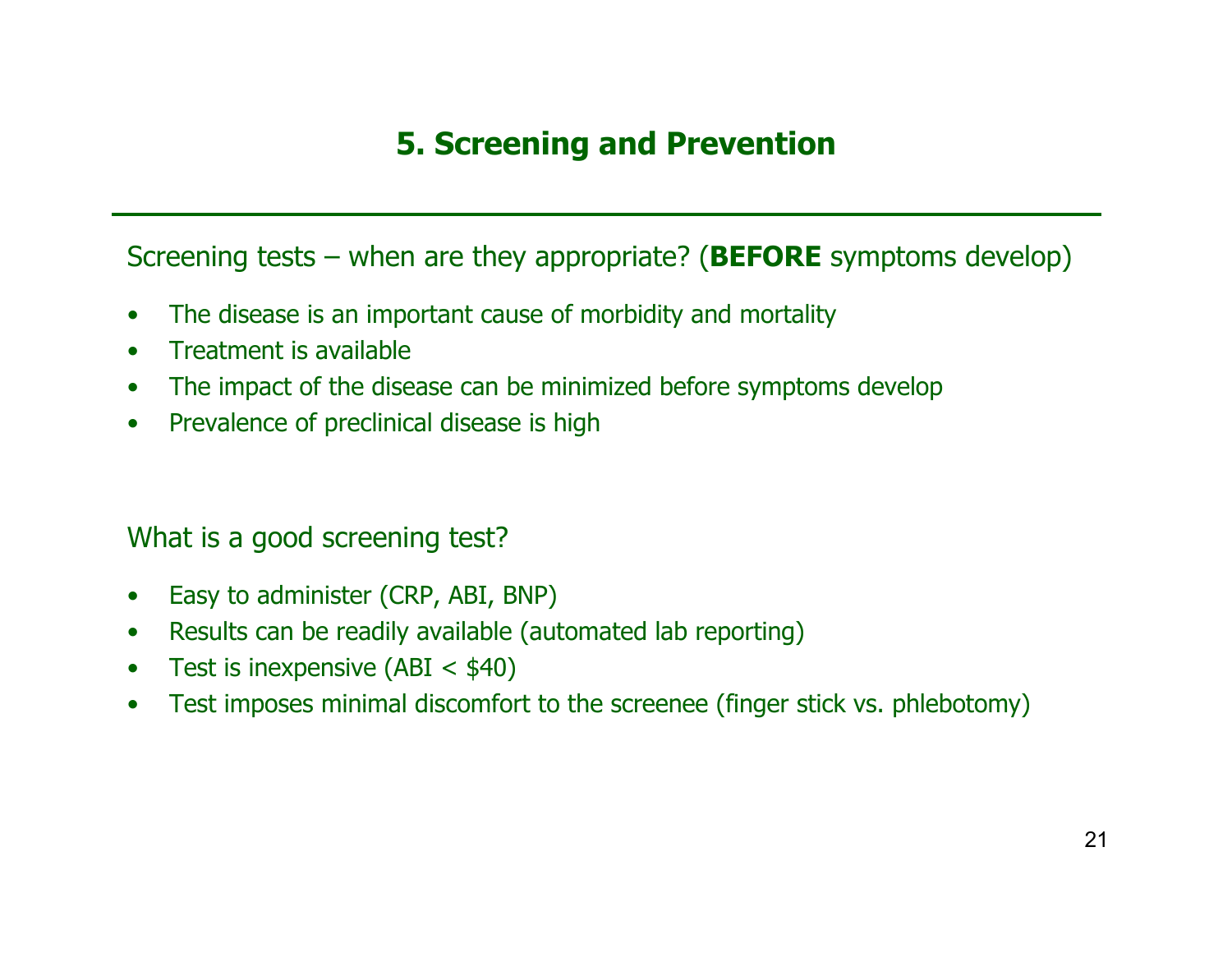## **5. Screening and Prevention**

#### Screening tests must be:

- $\bullet$ Reliable – the test consistently gives the same results
- $\bullet$ Valid – ability of the test to distinguish between who has and who does not have the disease. Several terms specific to validity need to be addressed:
	- –Sensitivity – correctly ID those with the disease
	- Specificity correctly ID those who do not have the disease
	- –Positive predictive value – proportion of individuals screened who actually have the condition.
	- Negative predictive value that portion of individuals screened without the disease.
- •How are screening tests "tested" for validity  $-$  the 2 X 2 table (always part of the epidemiologist's tool box.)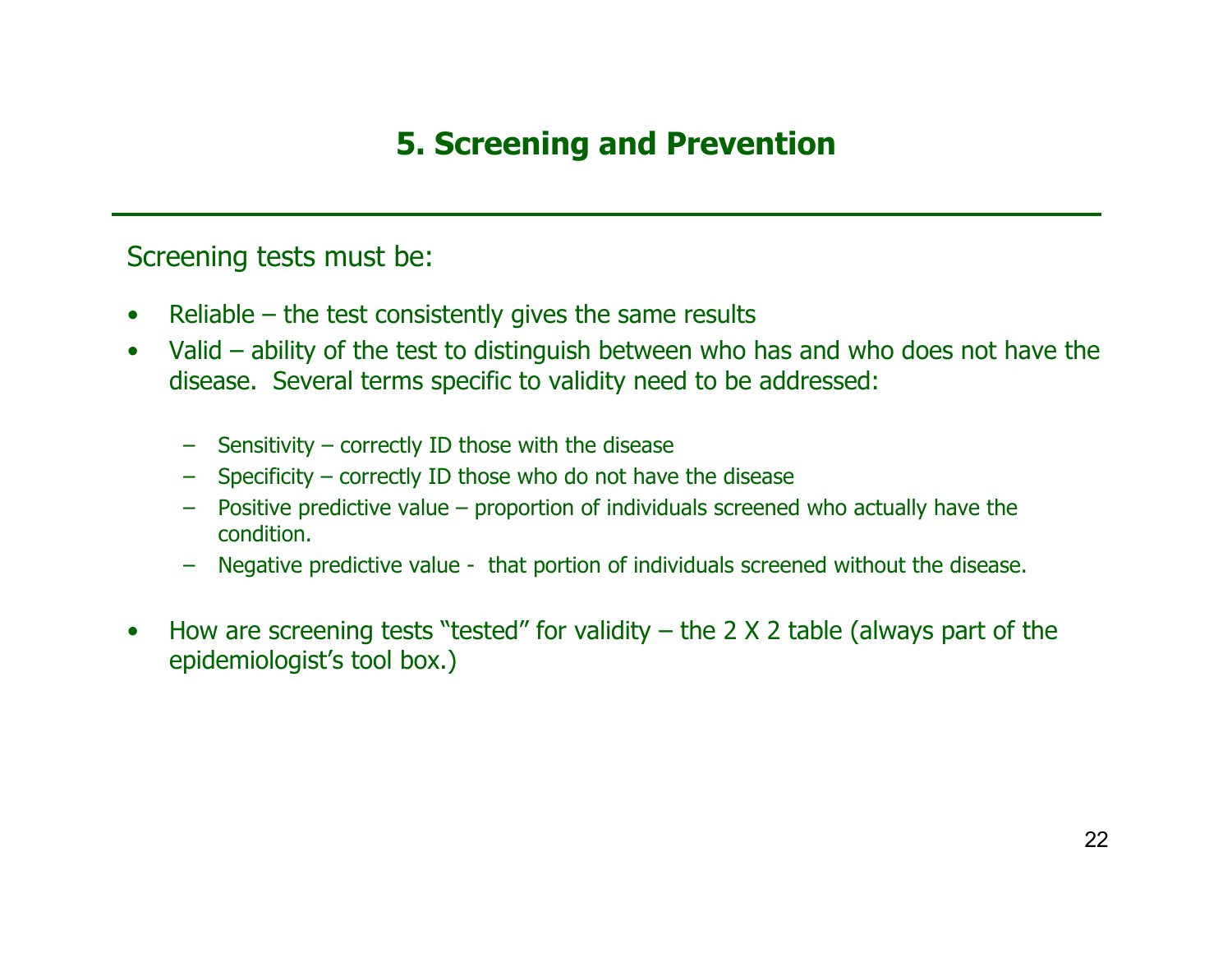#### **5. Screening and Prevention – the 2 X 2 table**

**Condition being** 

|                  | screened        |                                |                                |                        |                                         |
|------------------|-----------------|--------------------------------|--------------------------------|------------------------|-----------------------------------------|
|                  |                 | <b>Present</b>                 | <b>Absent</b>                  | <b>Total</b>           |                                         |
| <b>Screening</b> | <b>Positive</b> | a. True<br>positive            | b. False<br>positive           | $a + b$                | $\frac{a}{a+b}$<br>(+) predictive value |
|                  | <b>Negative</b> | c. False<br><b>Negative</b>    | d. True<br><b>Negative</b>     | $c + d$                | $\frac{d}{c+d}$<br>(-) predictive value |
|                  | <b>Total</b>    | $a + c$                        | $b + d$                        | $\Sigma$ a+b<br>$+c+d$ |                                         |
|                  |                 | $\frac{a}{a+c}$<br>sensitivity | $\frac{d}{b+d}$<br>specificity |                        |                                         |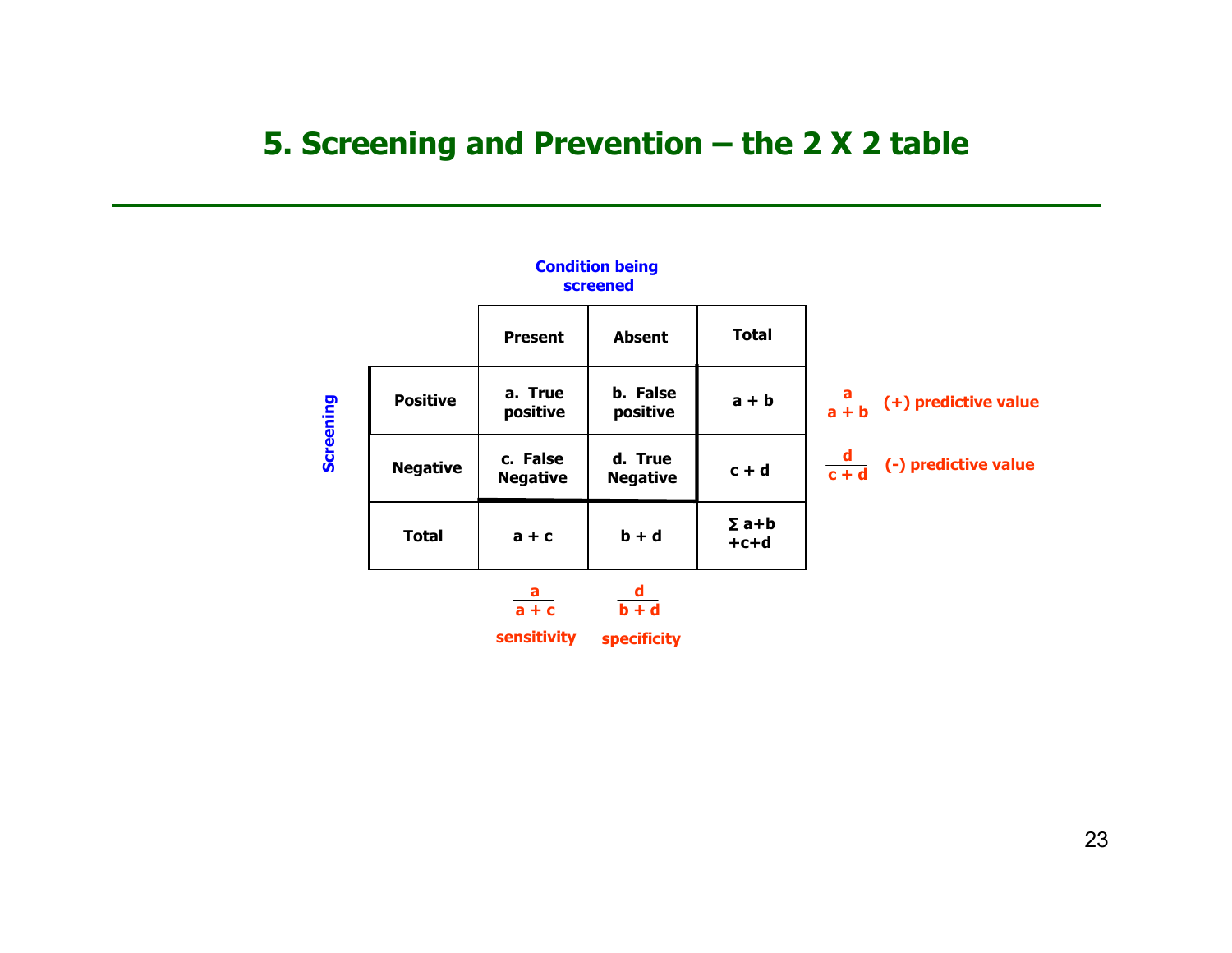#### **Objectives**

- $\bullet$ Examine different epidemiologic study designs
- $\bullet$ Evaluate measures of association using different designs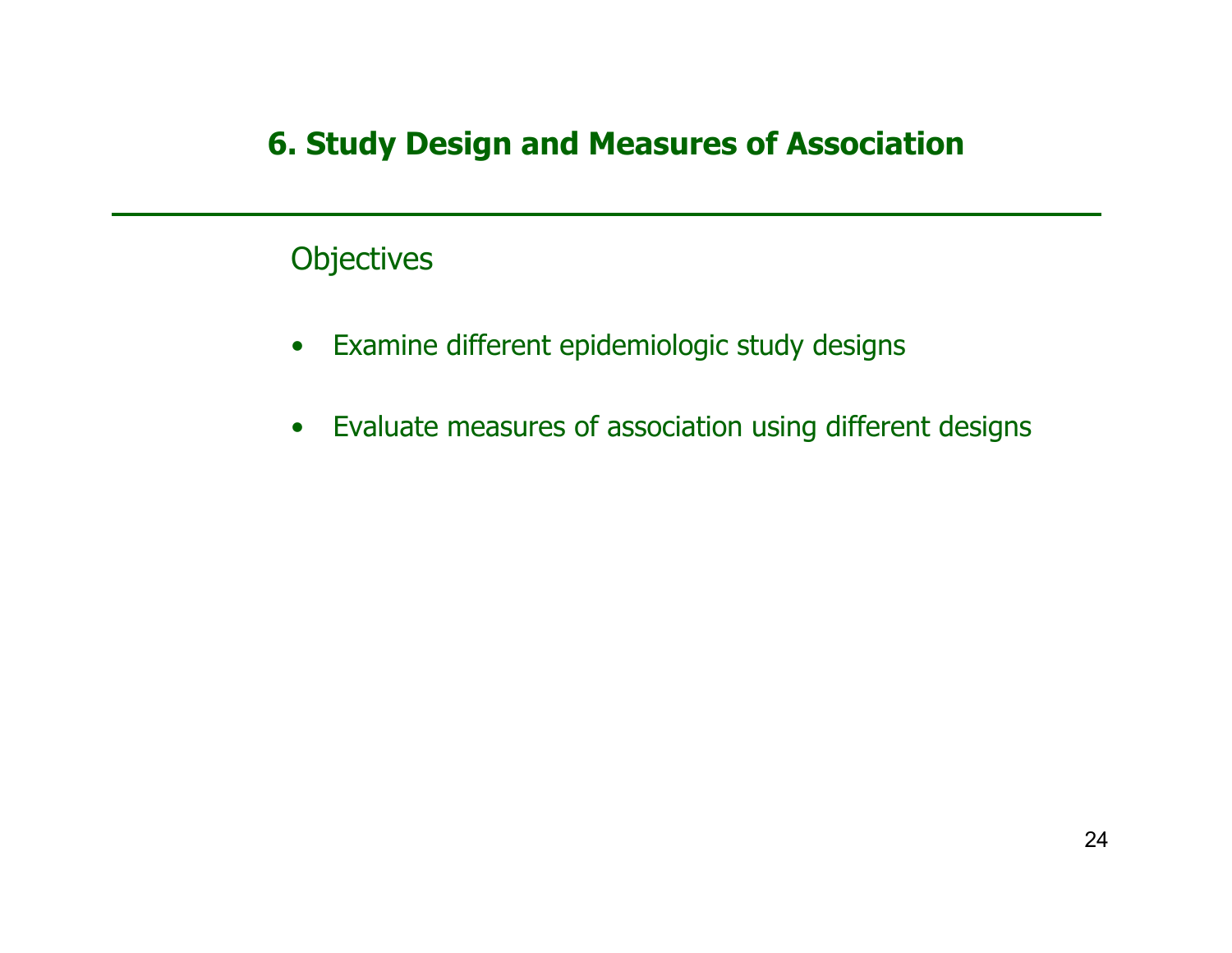How do epidemiologists conduct studies – two approaches: observational and experimental.

Observational – the researcher observes the association between exposure and outcome and does not control the conditions under which the study is conducted, i.e.: smoking and lung cancer

Experimental – the researcher controls the research conditions including:

- $\bullet$ Who gets exposed
- $\bullet$ Randomization of subjects (exposed, not exposed)
- $\bullet$ Evaluation and follow-up
- Example: statins and lipid disease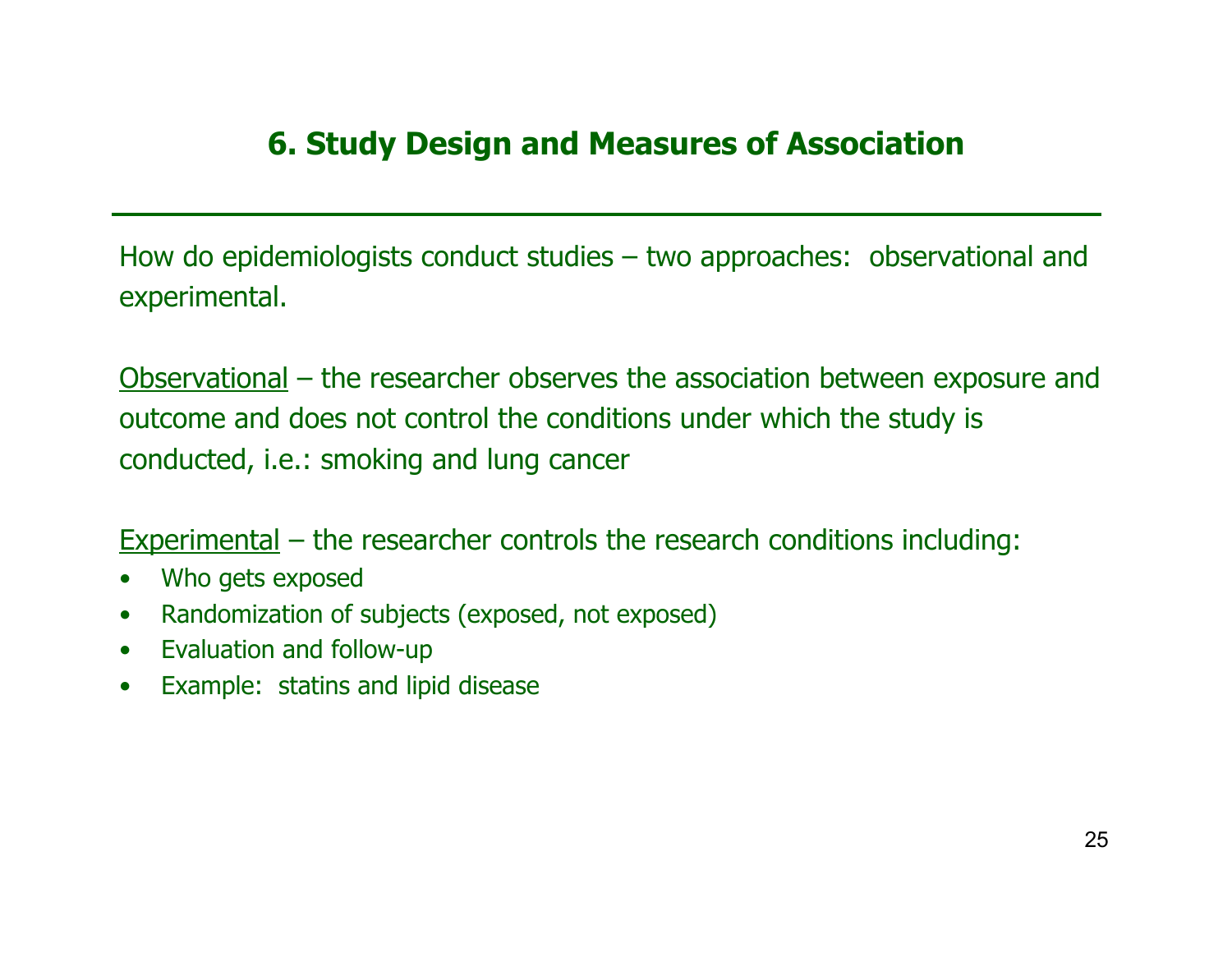In section 3 we touched on descriptive (who, what, when) vs. analytic epidemiology (determinants).

- •Descriptive study designs include the following observational studies – generate a hypothesis:
	- Case reports (observations of patients with stroke in the ED)
	- Case series
	- Cross – sectional studies (considering a slice of cases at a point in time)
	- Ecologic studies
	- Case control studies
	- Retrospective studies (backward looking)

#### Two types of analytical studies – test a hypothesis

- •**Observational** 
	- Case control
	- Cohort (Framingham Heart)
- $\bullet$ **Experimental** 
	- Randomized controlled trial focusing on the individual
	- Community interventions focusing on the group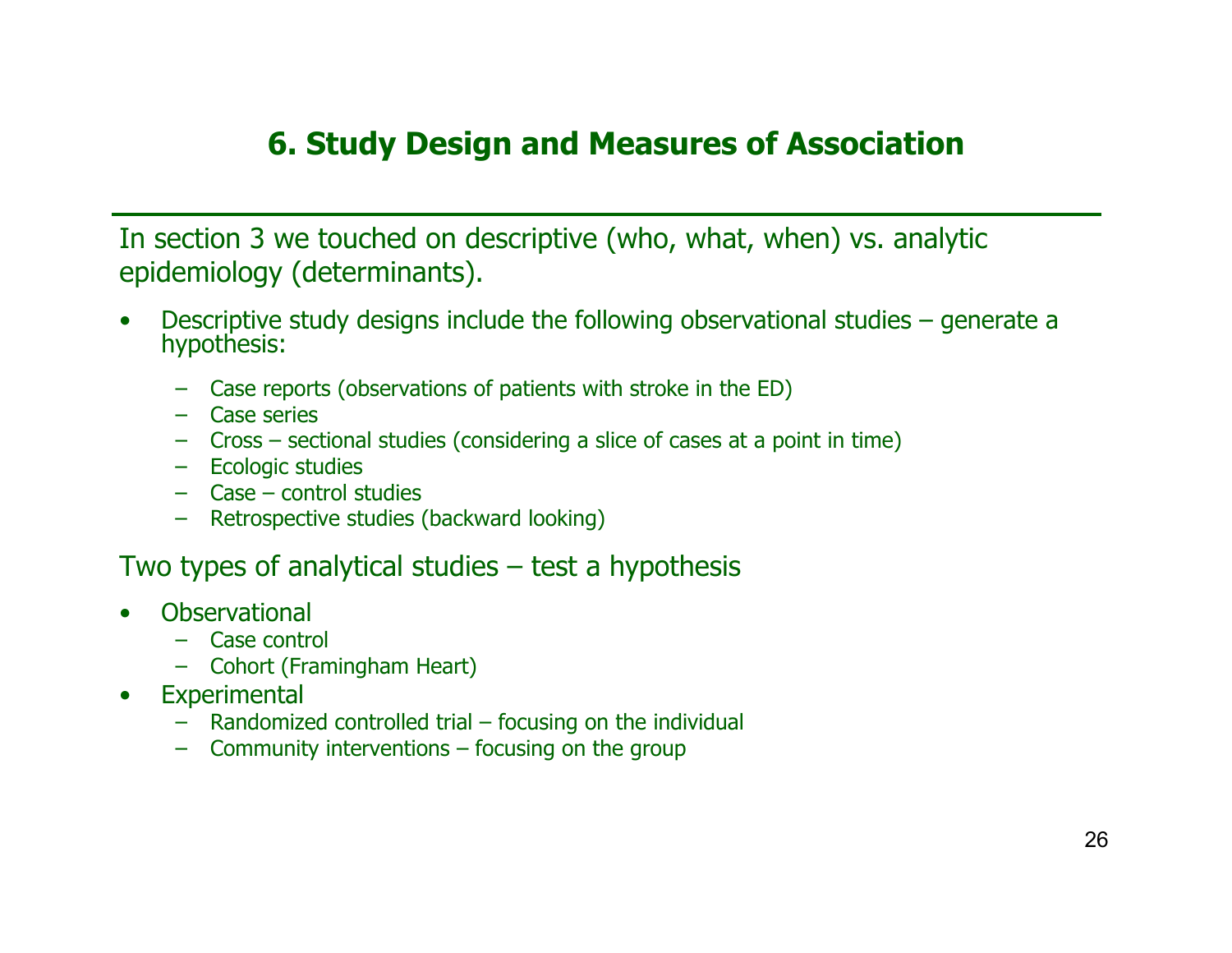#### **A randomized – blinded trial design**

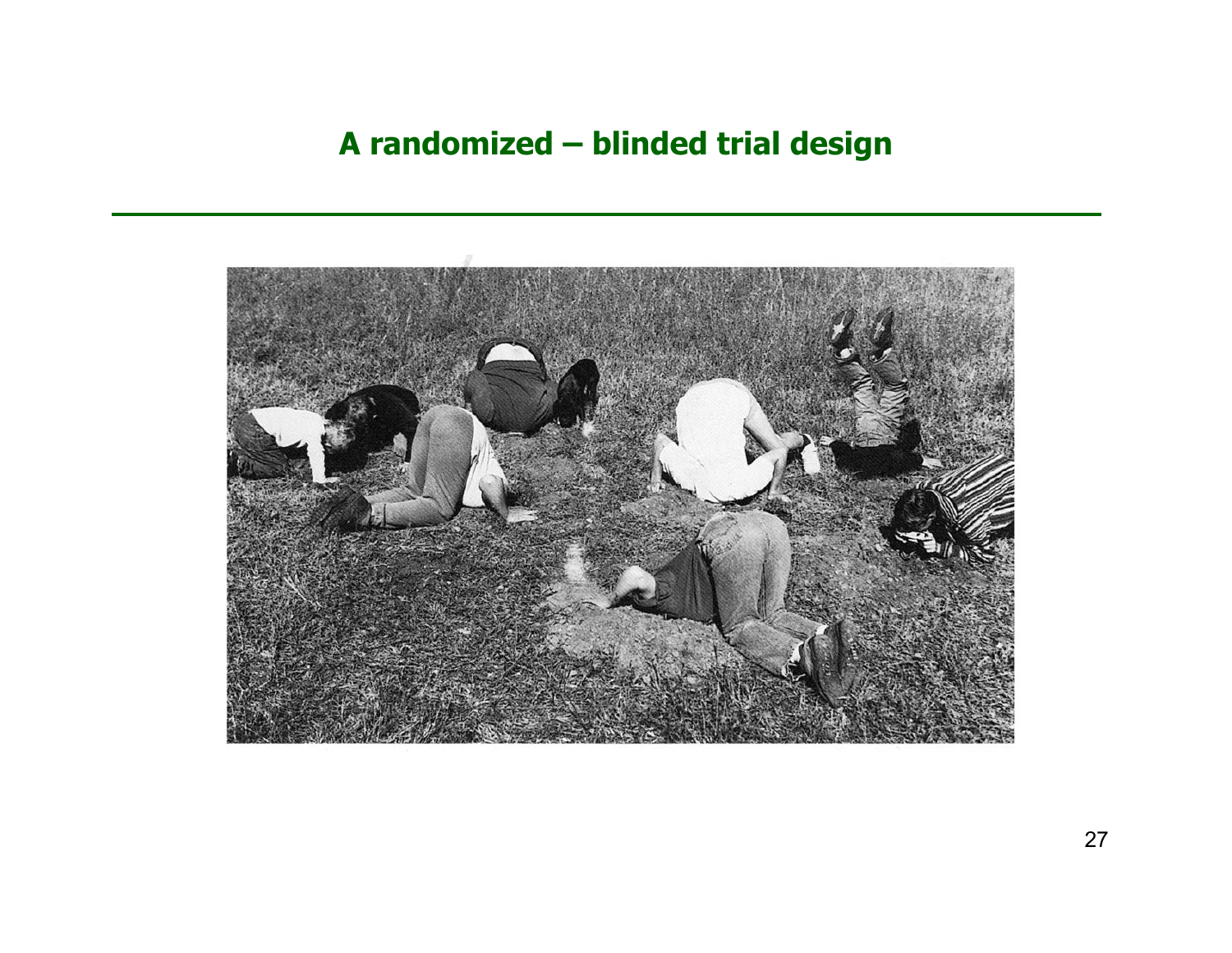What type of trial is the most valid to make conclusions about disease etiology?

**Most validity Least validity**  Experimental studies > controlled experimental/randomized trials > community trials Prospective Cohort study Retrospective Cohort study Case – control study Time series study Cross sectional study Ecologic study Case (observational) study Anecdotal (I read it in the news paper)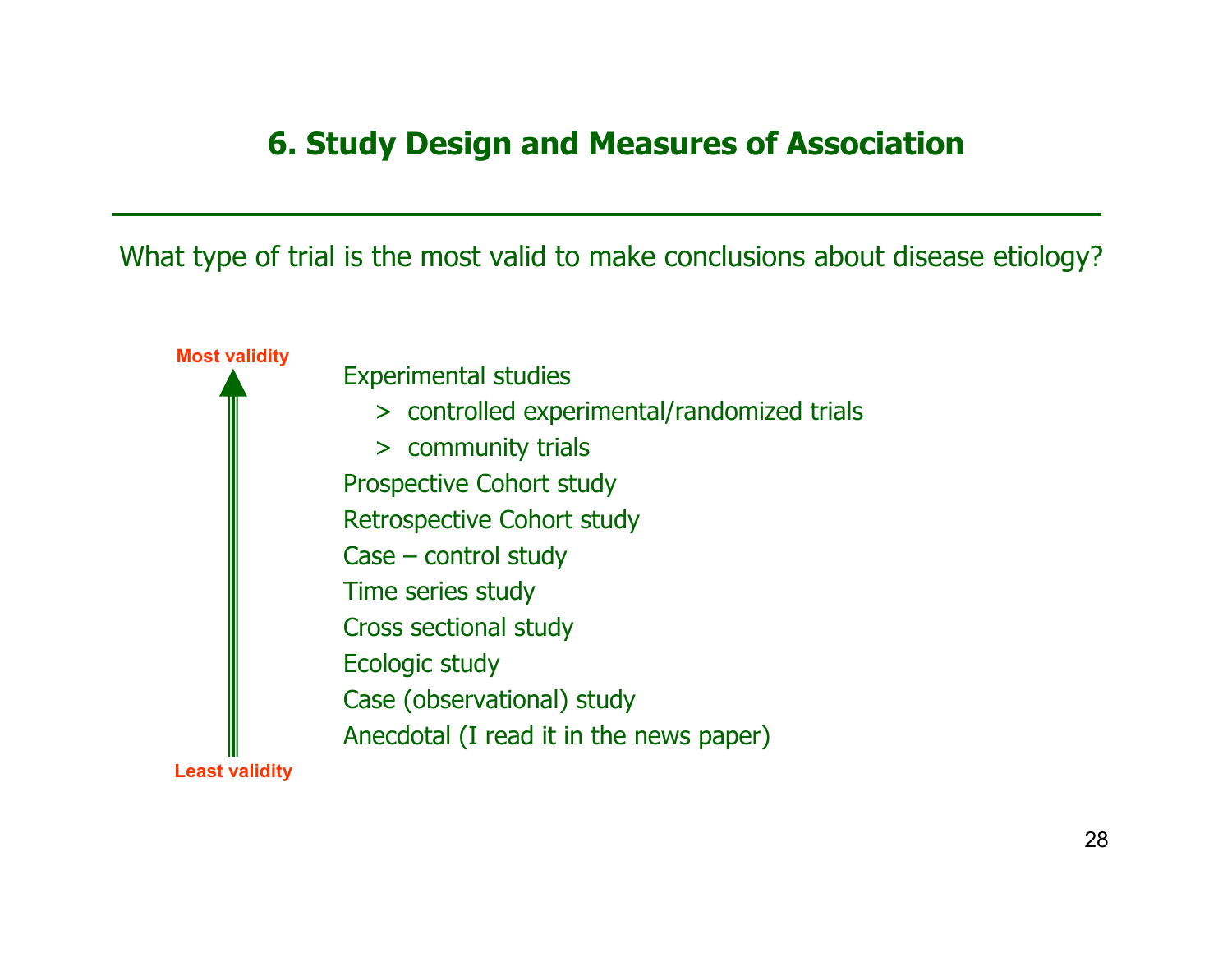What is the goal of the various types of trials discussed? To measure the risk of an event or exposure on a defined group of individuals, i.e. what is the risk of hemorrhagic stroke from exposure to various diet supplements?

What does the epidemiologist mean by **Risk** ?

- $\bullet$ Risk means the probability of an event occurring
- Absolute risk  $=$  incidence of a disease
- Excess risk = increase in incidence due to exposure (brain damage due to lead paint)
	- Attributable risk: the amount of incidence due to exposure (to lead paint)
- How do you measure risk? - depends on the study type
	- If a cohort study: risk ratio (relative risk) incidence of exposed / incidence of non exposed
		- Using the 2 X 2 table,  $a/(a+b) / c/(c+d)$
	- If a case / control study: odds ratio
		- Using the 2 X 2 table: (a/c) / (b/d)
	- If RR is:  $\lt 1$ : protection  $>$  risk,  $> 1$ : risk in exposed  $>$  but is this causal?,  $=1$ : no association
	- If OR is:  $<$  1: protective effect,  $>$  1: exposure to cases  $>$  than controls, = 1: no association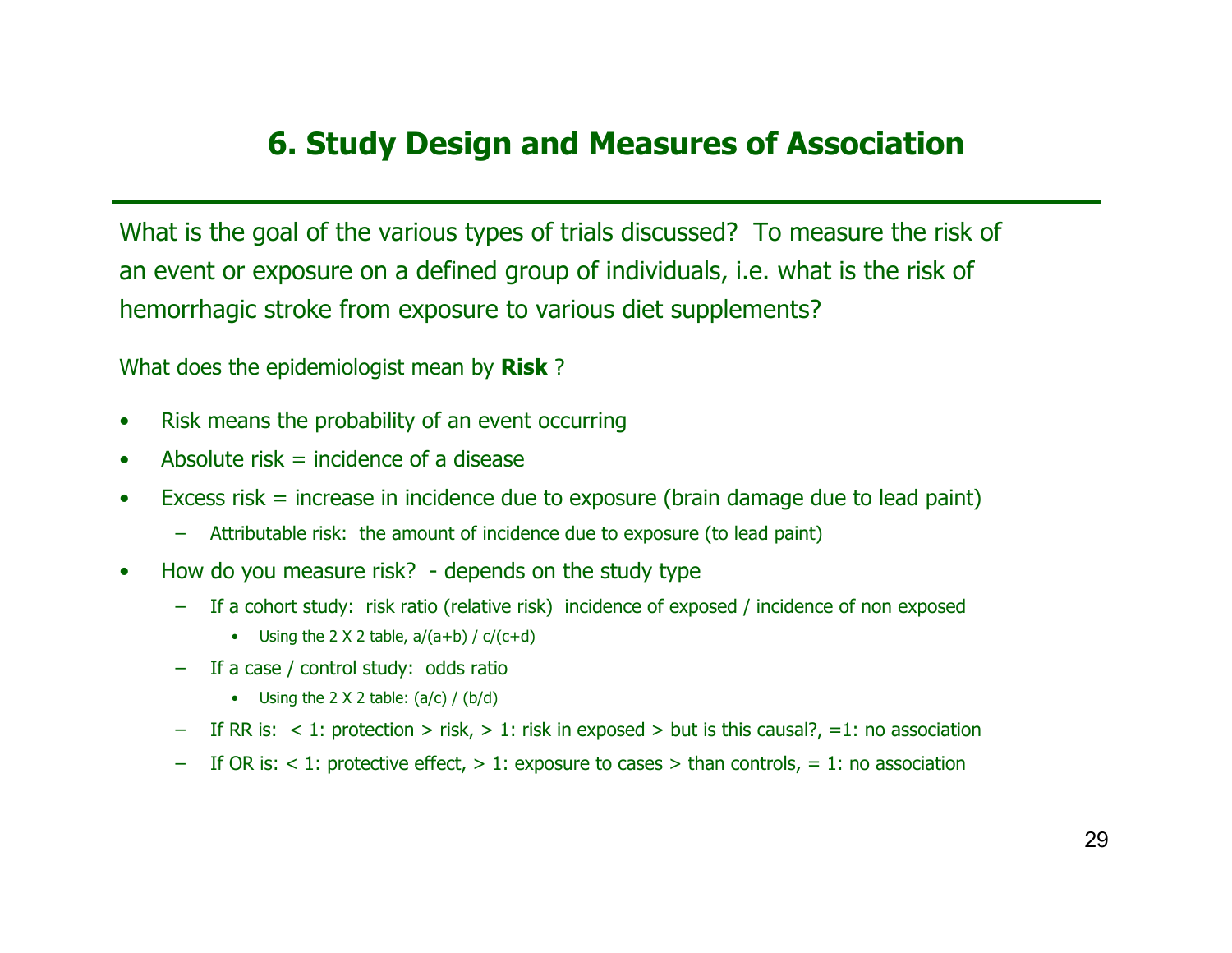#### **The Importance of Measuring Risk**

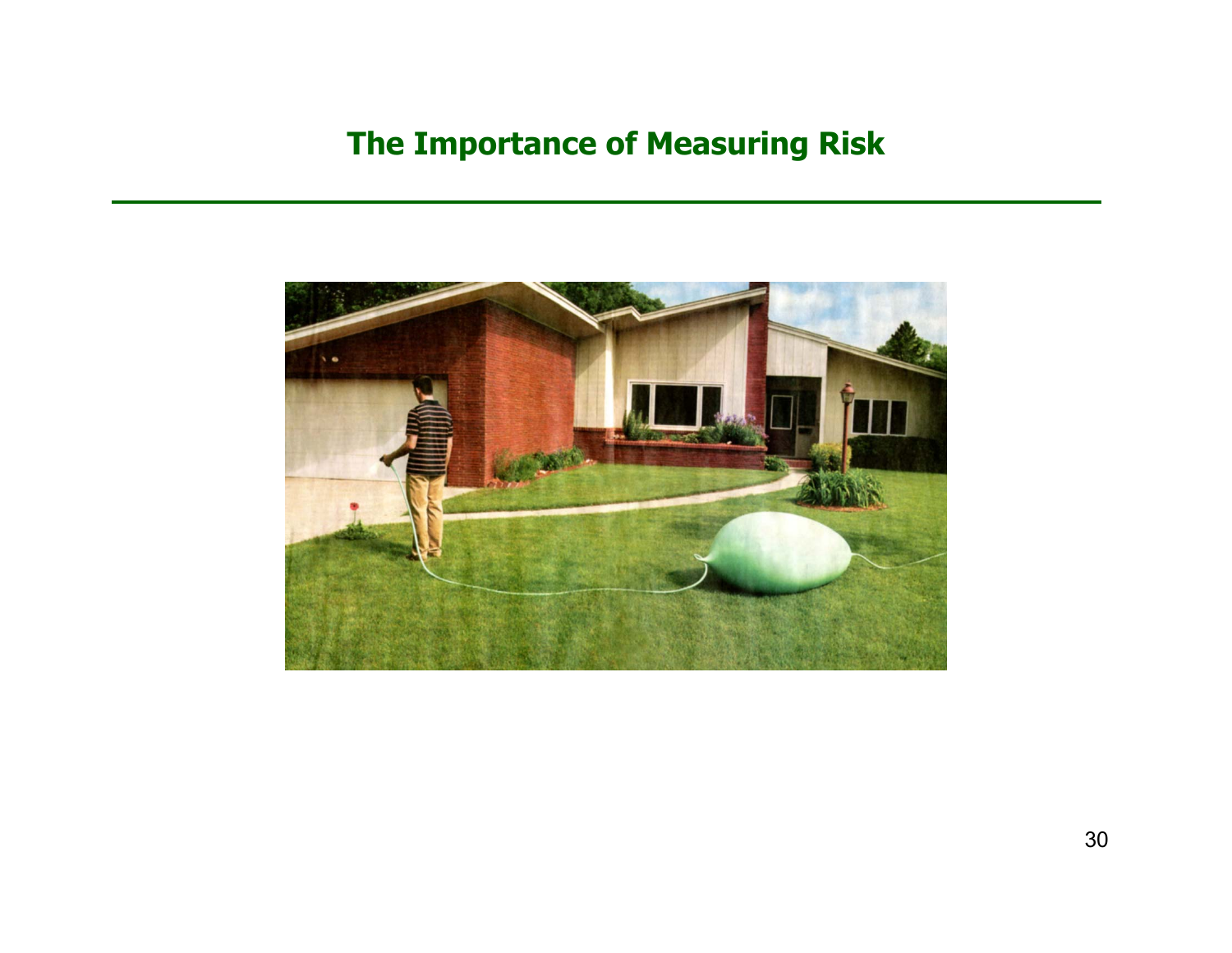What flaws in study design or interpretation could affect results and our interpretation?

- •Type I and II errors – relates to the acceptance or failure to reject the null (due to chance) hypothesis developed during trial design.
- $\bullet$ Random error – deviation of results and inferences from the truth, occurring only as a result from the operation of chance.
- $\bullet$ Confounding – a unique feature of the subjects has not been recognized and measured in the results. (NSAIDs are known to affect CRP levels which could make results look better then actual.)
- $\bullet$ Bias – systematic non – random deviation of results, several examples from many:
	- Recall bias (maybe why results from the Yale Hemorrhagic Stroke Study focused on diet supplements rather than incidental use of cold remedies.)
	- –Interview bias (poor interview technique, leading questions, poor interview design)
	- –Selection bias (not random selection of subjects)
	- –Family bias (family members can better tutor each member on recall)
	- Halo effect (tendency to rate results in a similar manner)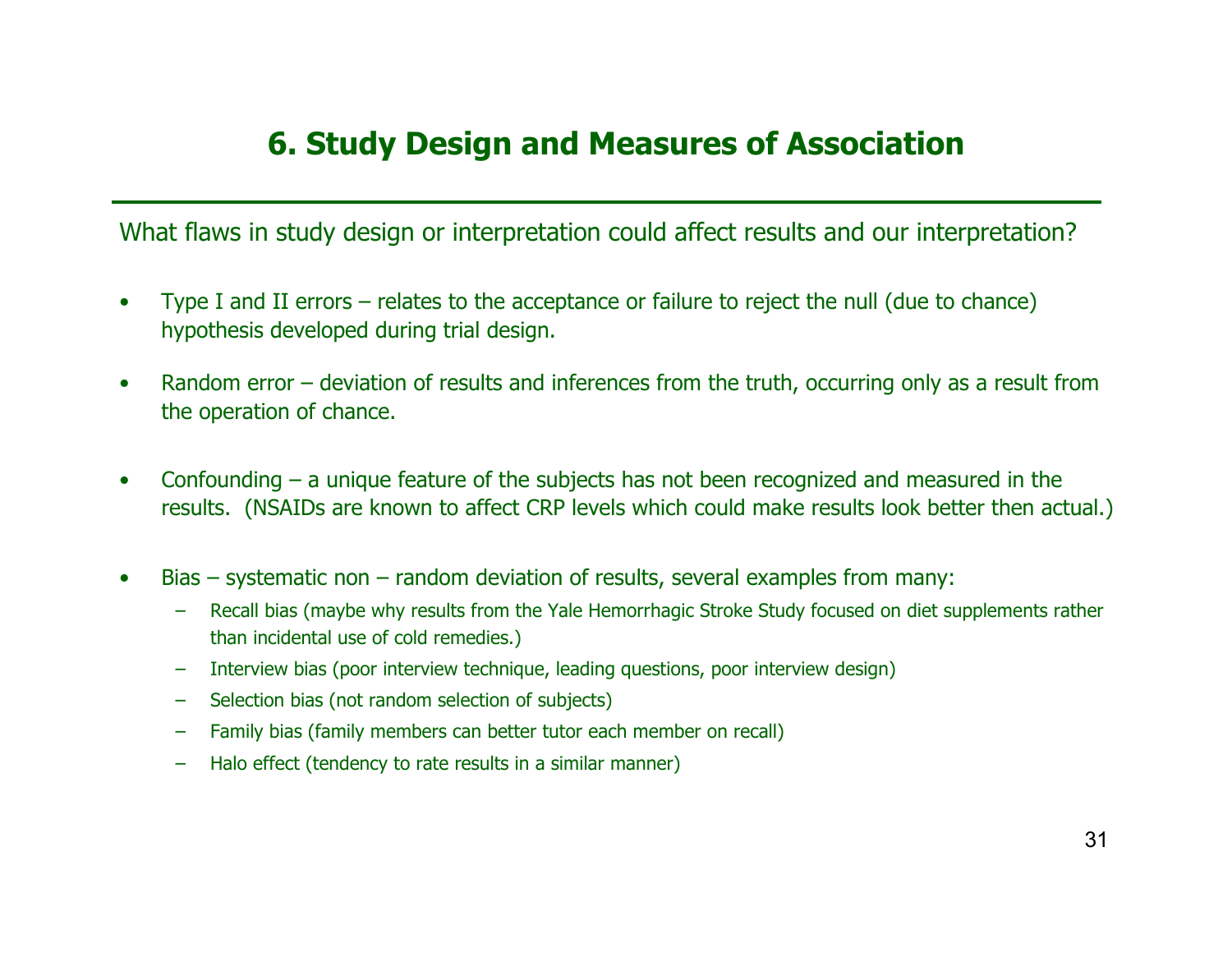## **Study Design Classification**



**Adapted from Epidemiologic Study Designs – Walden University, PUBH 6120 2007**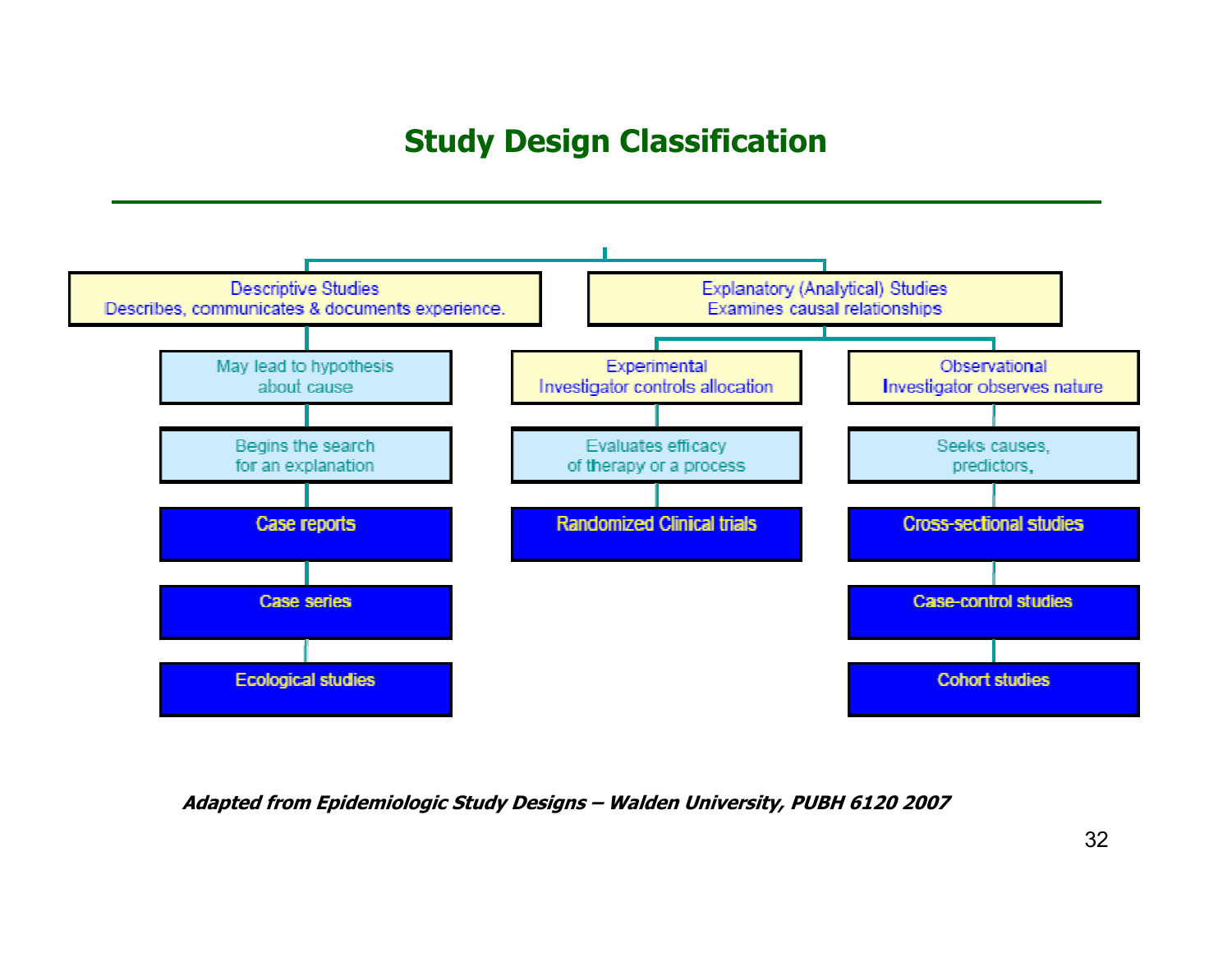#### **7. Causal Relationships and Measuring Evidence**



#### **Objectives**

- $\bullet$ Evaluate the cause  $-$  effect relationship between a risk factor and disease
- •Explore a tool to evaluate evidence based interventions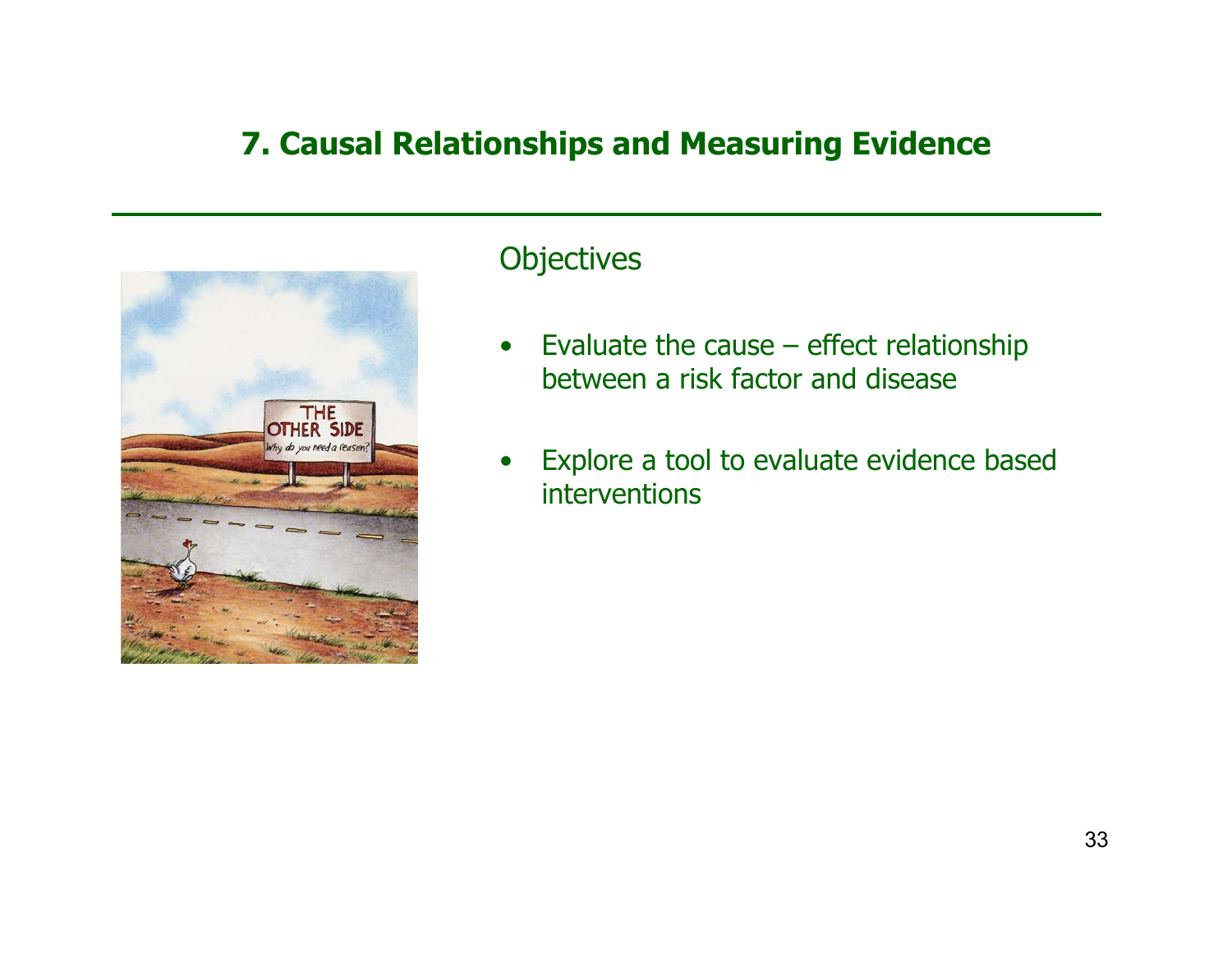#### **7. Causal Relationships and Measuring Evidence**

### Criteria for evaluating a cause – effect relationship. The most comprehensive outlined by Austin Bradford Hill in 1965

- •Temporal relationship – studying lipid disease requires time for lipid deposits to form
- •Strength of association – the stronger the association the less likely the error
- •Dose response relationship – the longer the exposure to radiation the higher the risk of cancer
- •Replication of the findings – has the association been observed by other researchers?
- •Biologic plausibility – given the knowledge of the day, is the conclusion valid
- •Experiment – does a natural experiment support the causal relationship?
- •Specificity of the association – the more specific the association, the tighter the conclusion
- •Consistency with other knowledge – is the cause – effect relationship consistent with other studies?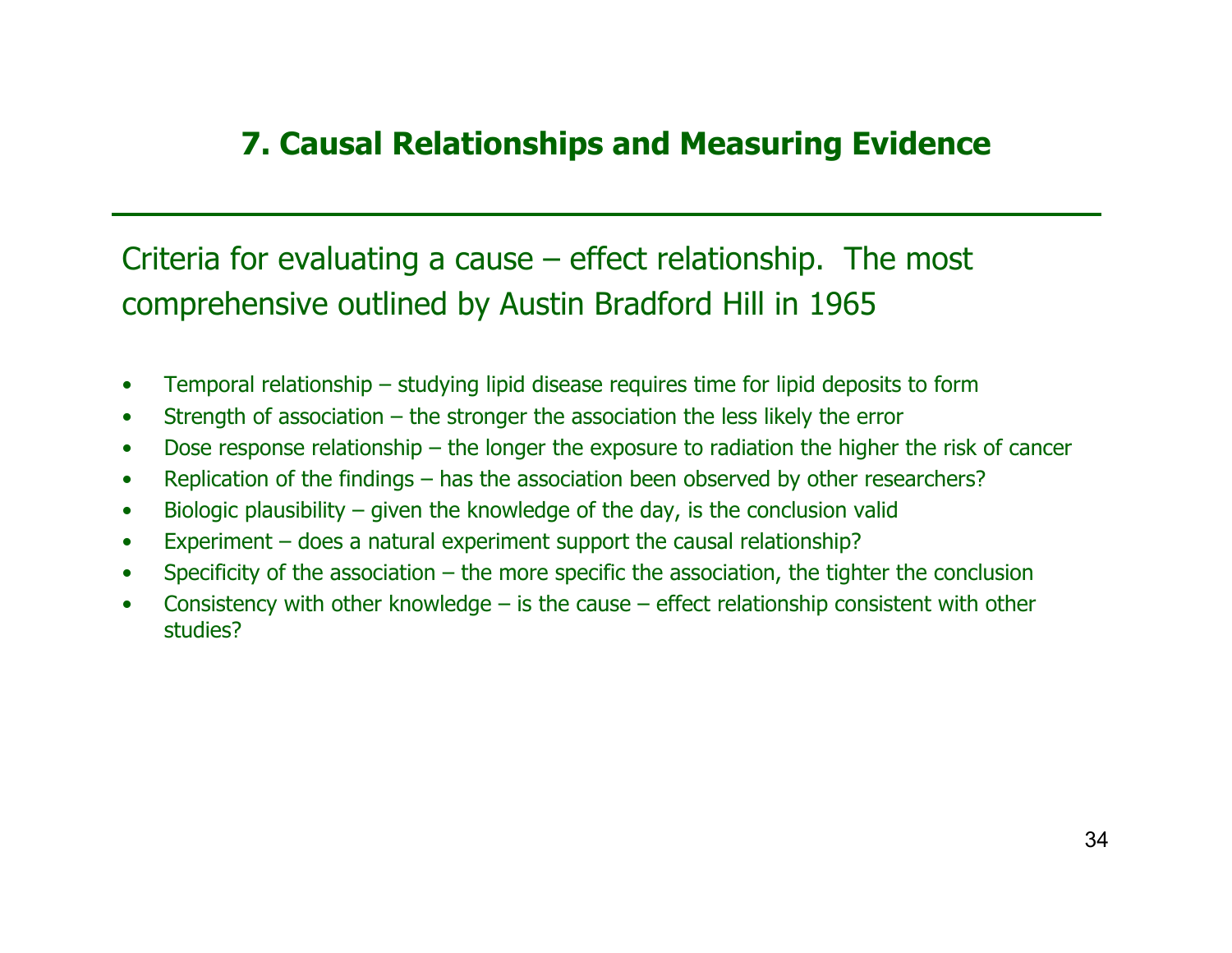#### **8. What does the Future Hold?**

- •The Bureau of Labor Statistics estimates a 34 % growth rate for epidemiologists thru 2014. But, funding sources will make academic appointments very competitive.
- $\bullet$ Worldwide disease outbreaks observed in the last 25 years are expected to increase in frequency due to urban density, poverty and human – animal cohabitation.
- •Aging in the United States will result in significant societal changes. The Census Department estimates a net 7.6% drop in age cohorts  $0 - 44$  while cohorts >65 have a net growth of  $6.1\%$  (n =  $+$  56MM)
- $\bullet$ Hospitals and traditional healthcare delivery models will look to public health for solutions to chronic care management in disparate populations, currently being mismanaged in hospital ED departments.